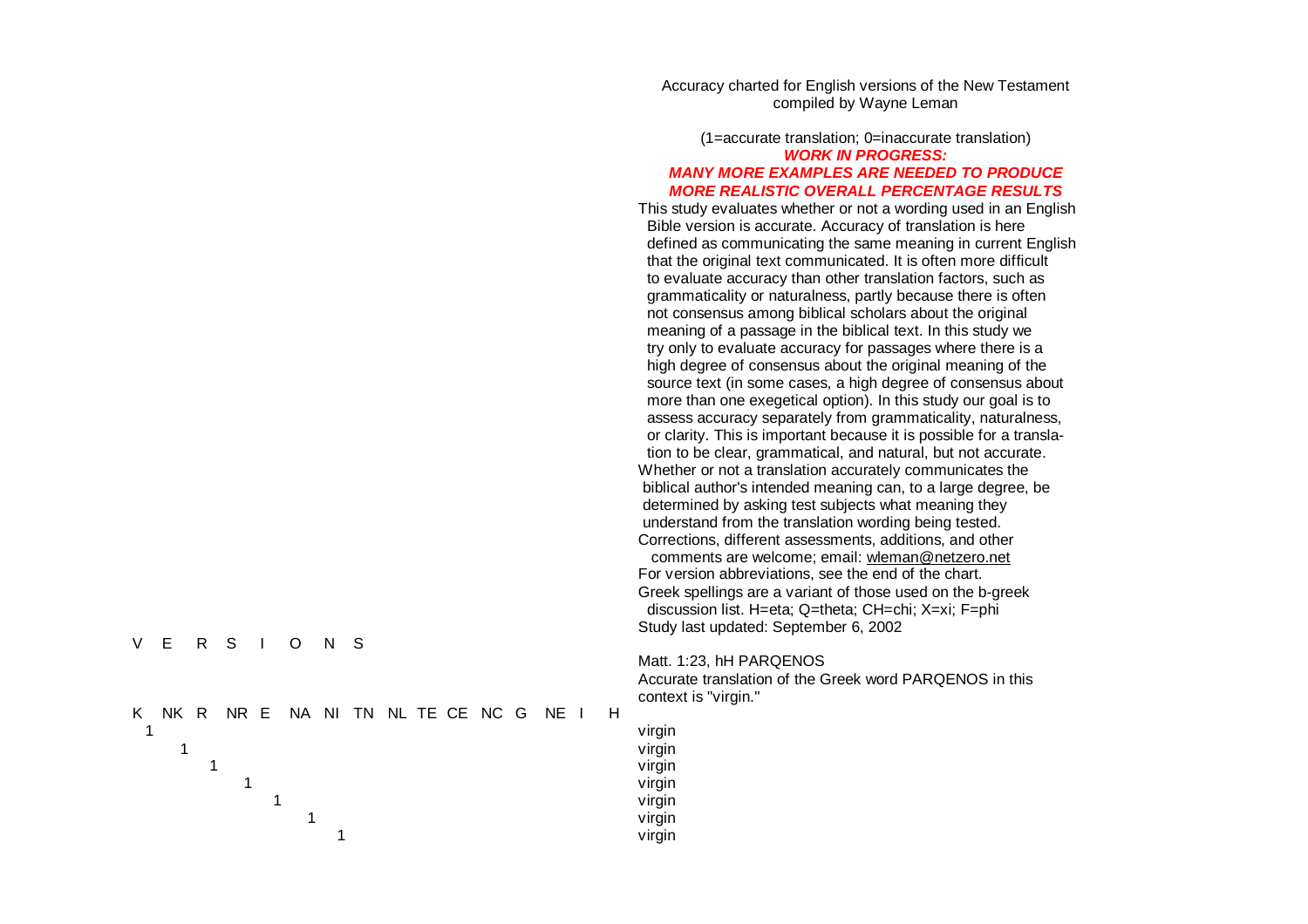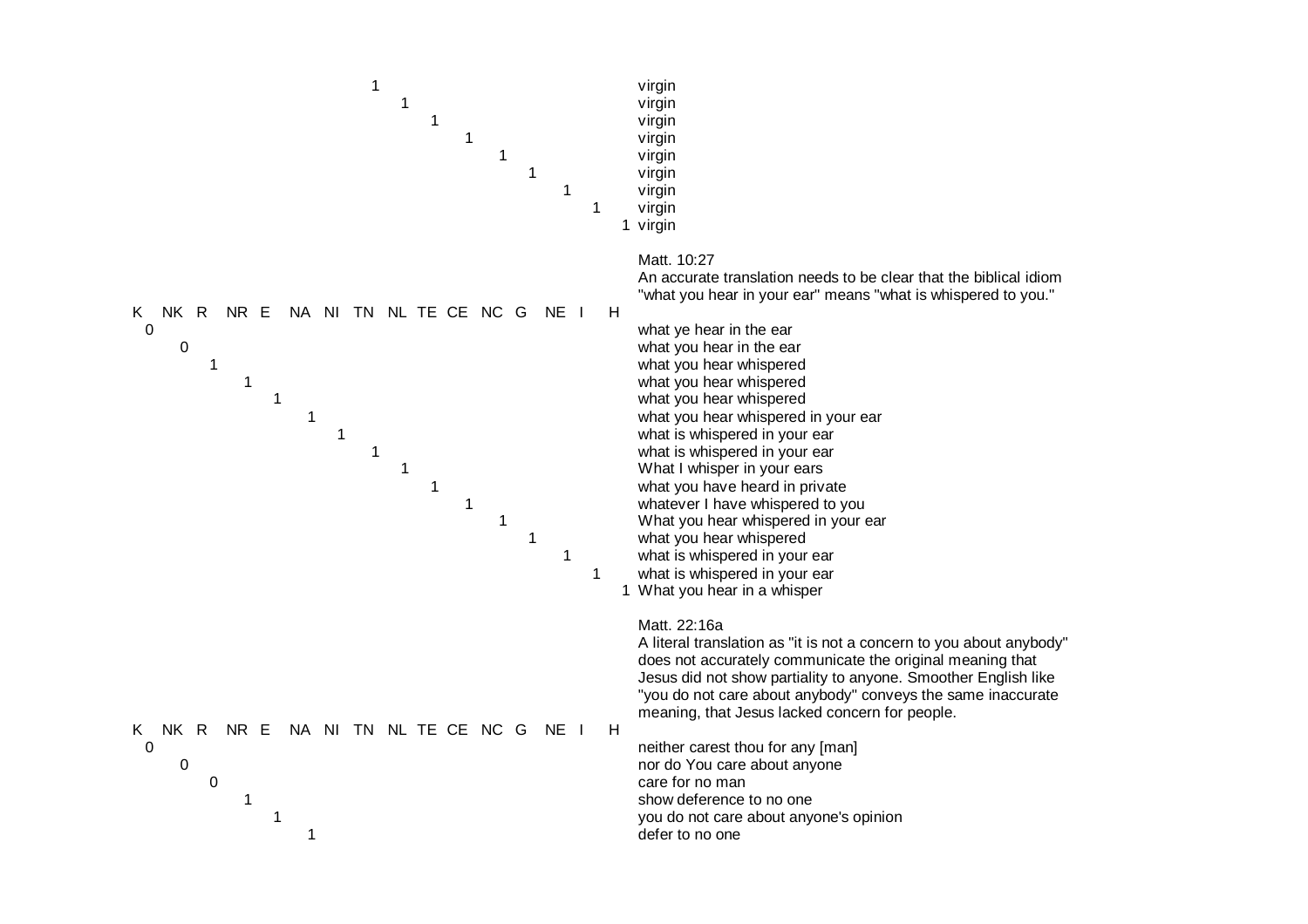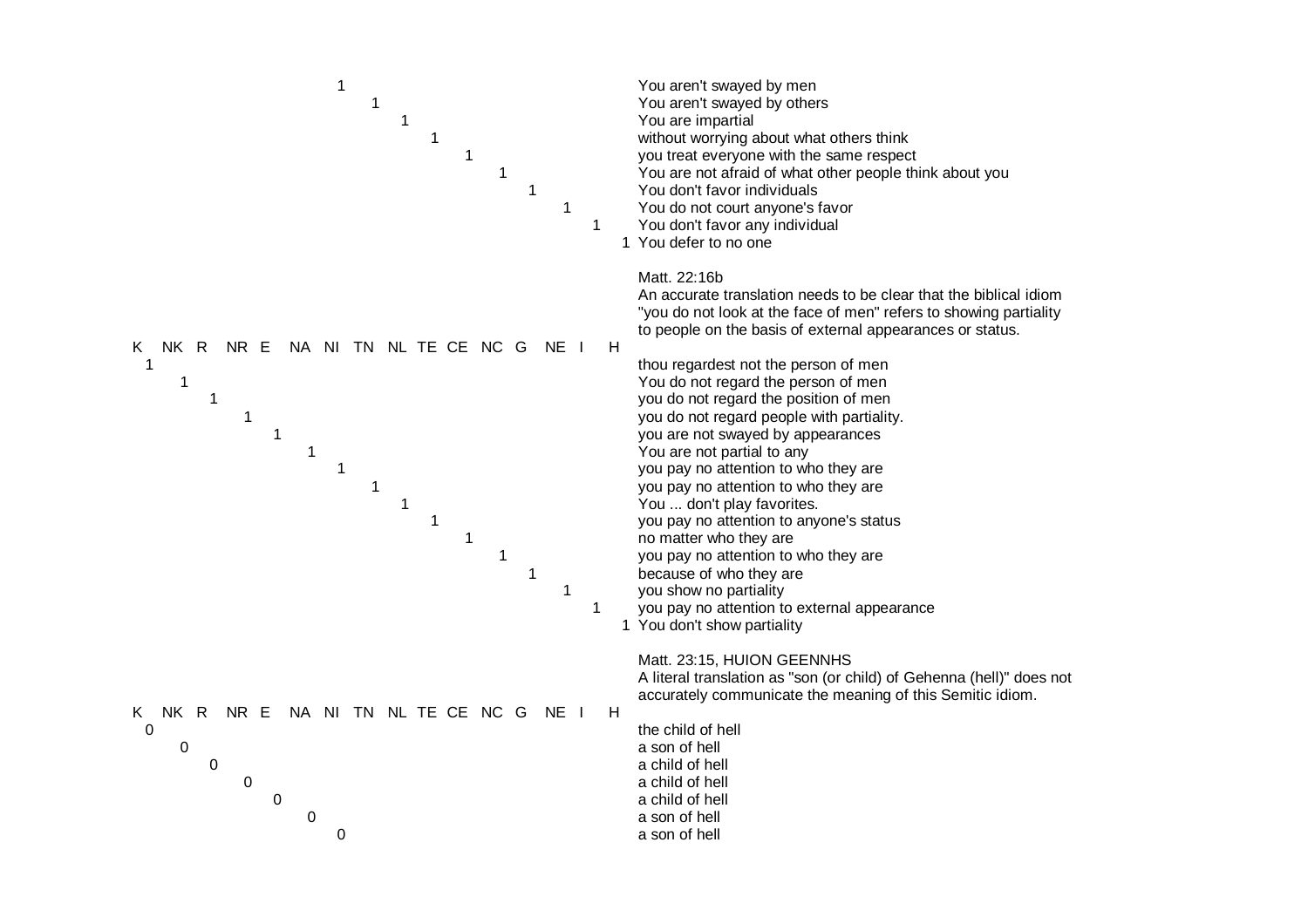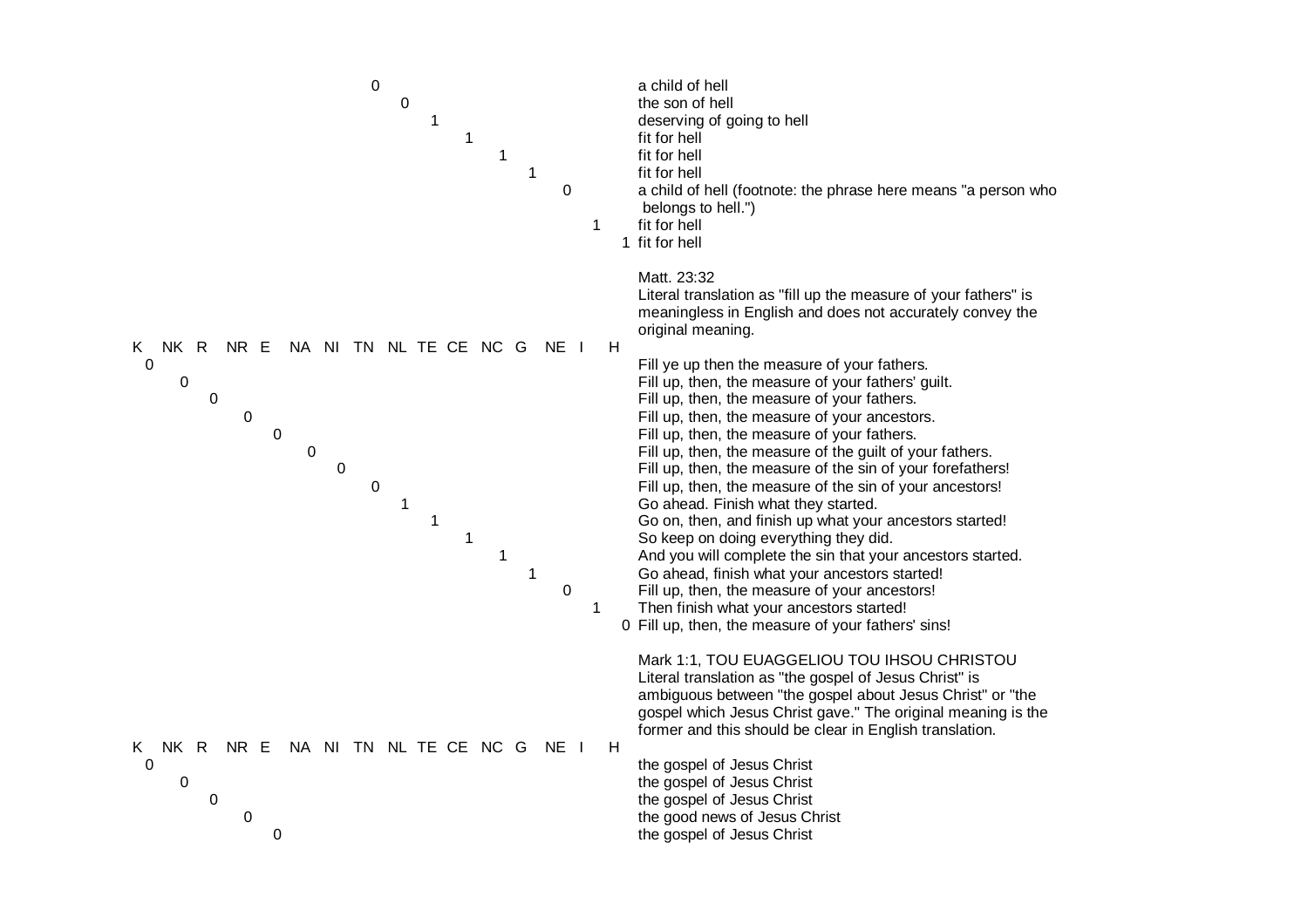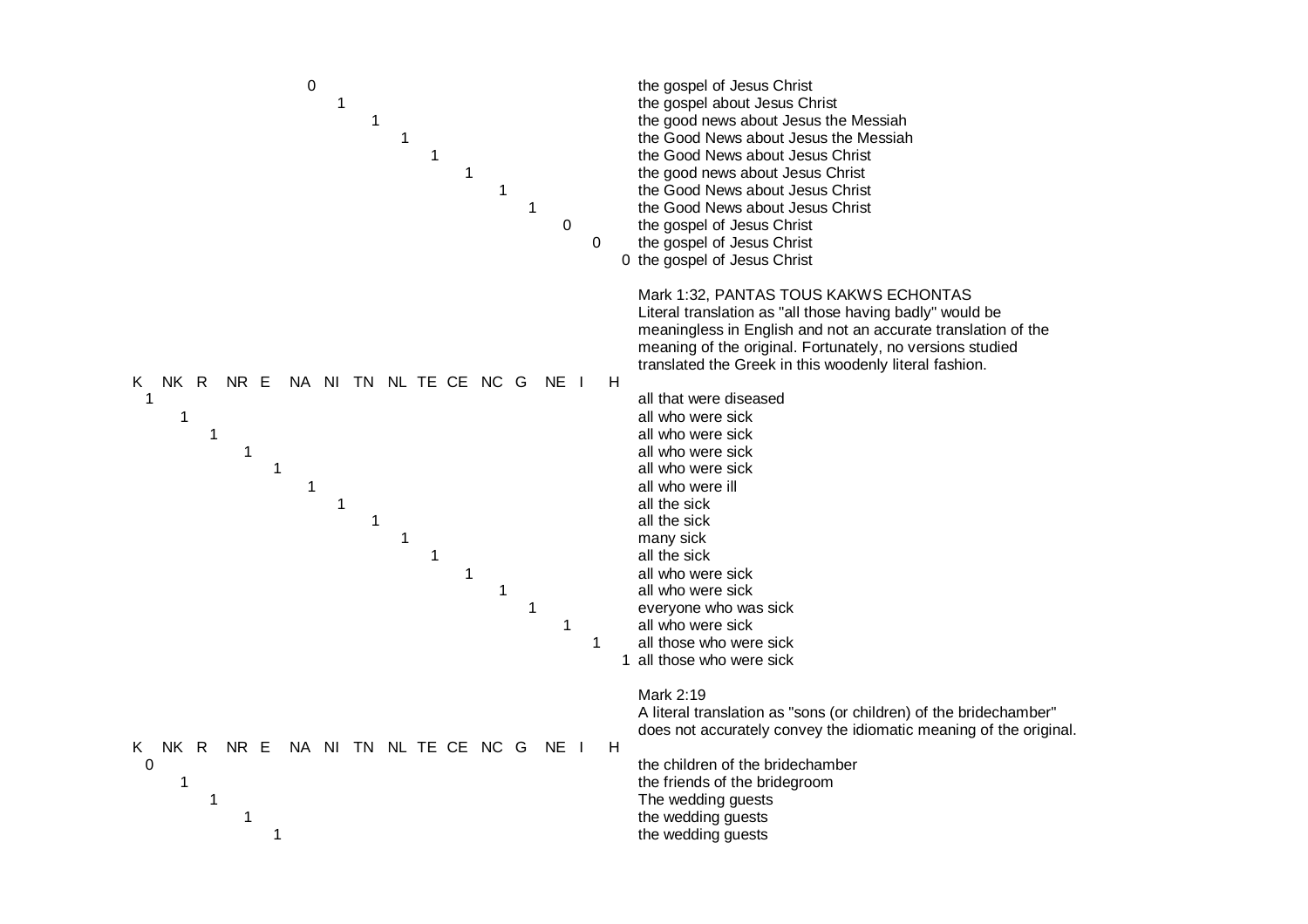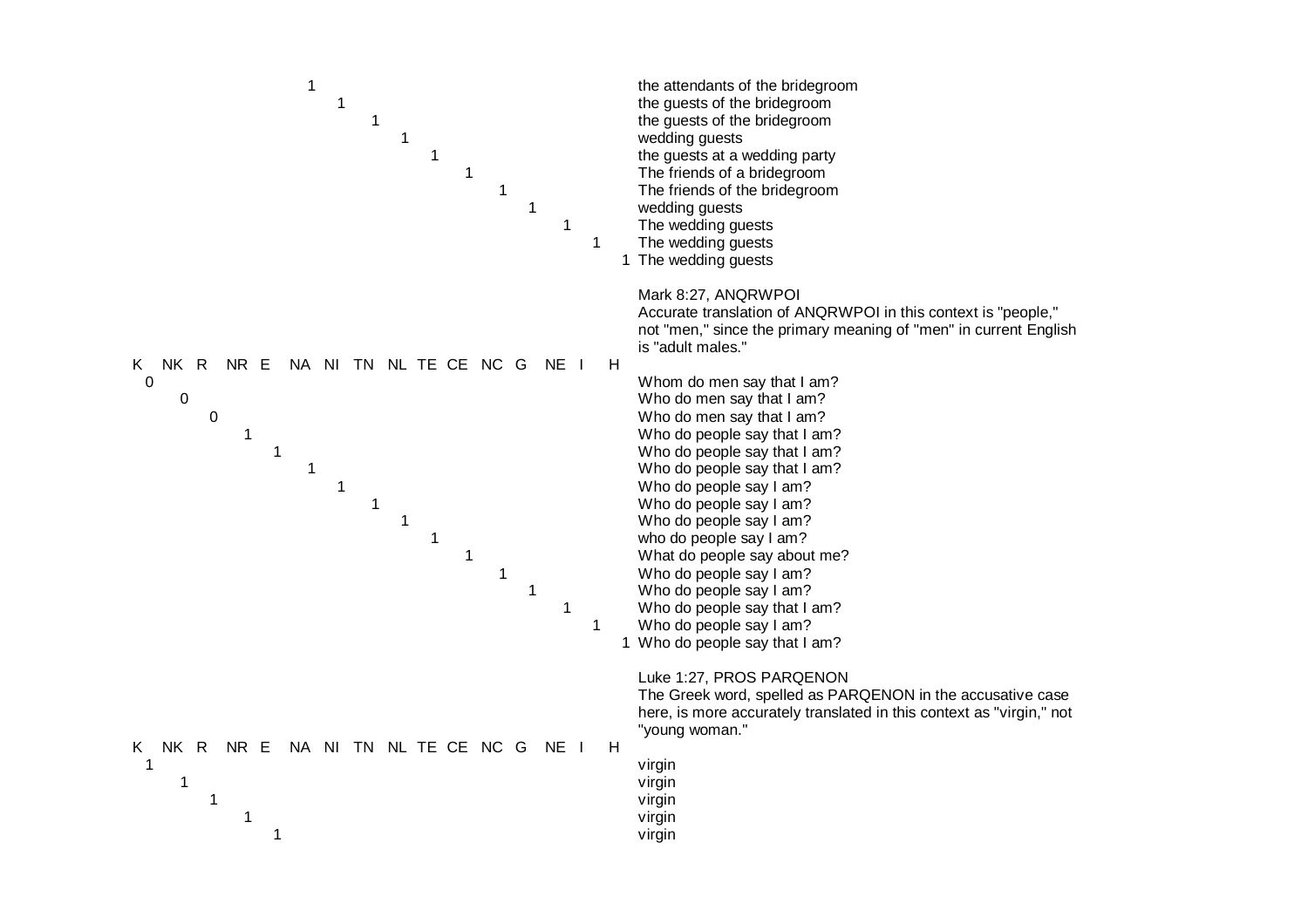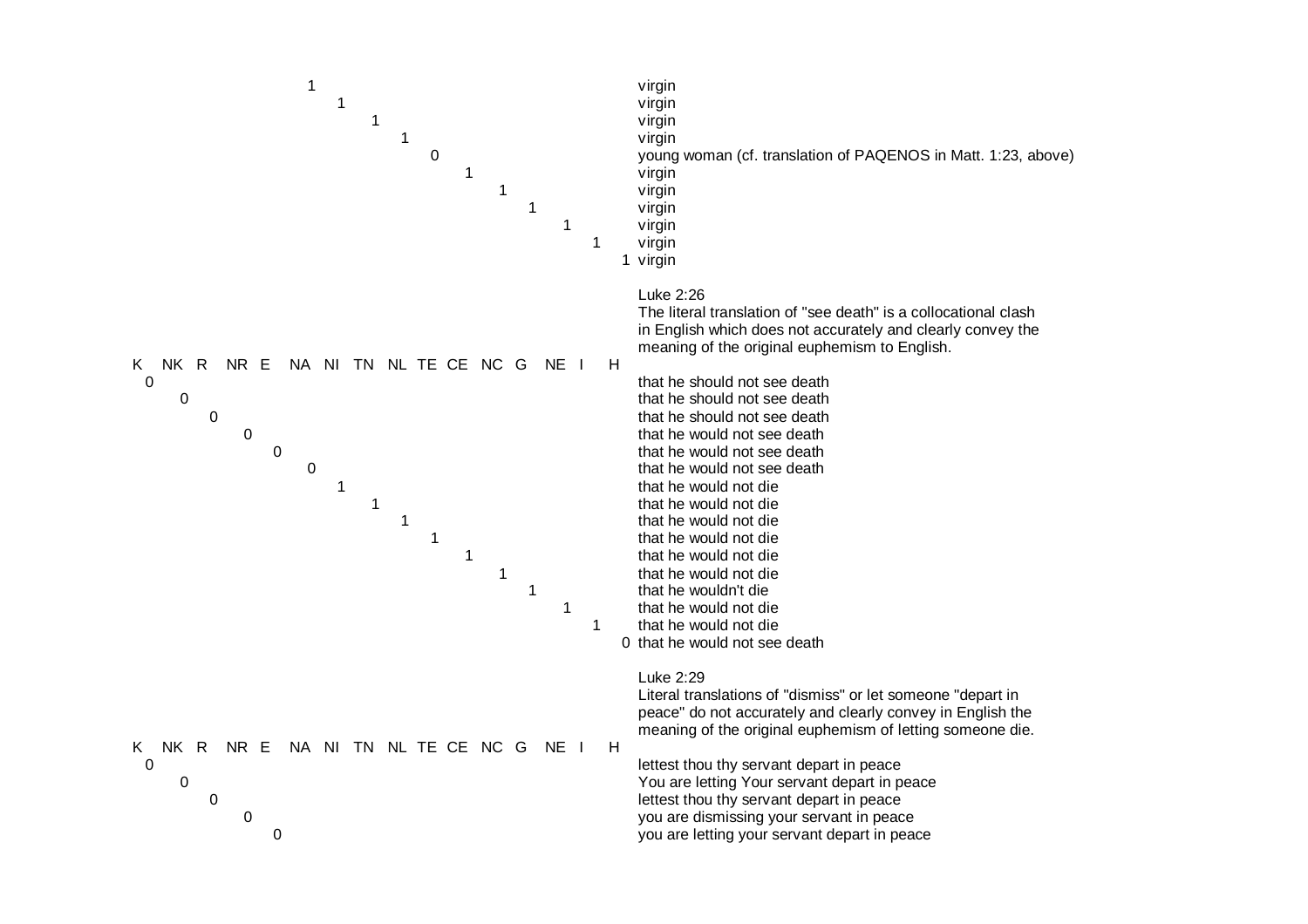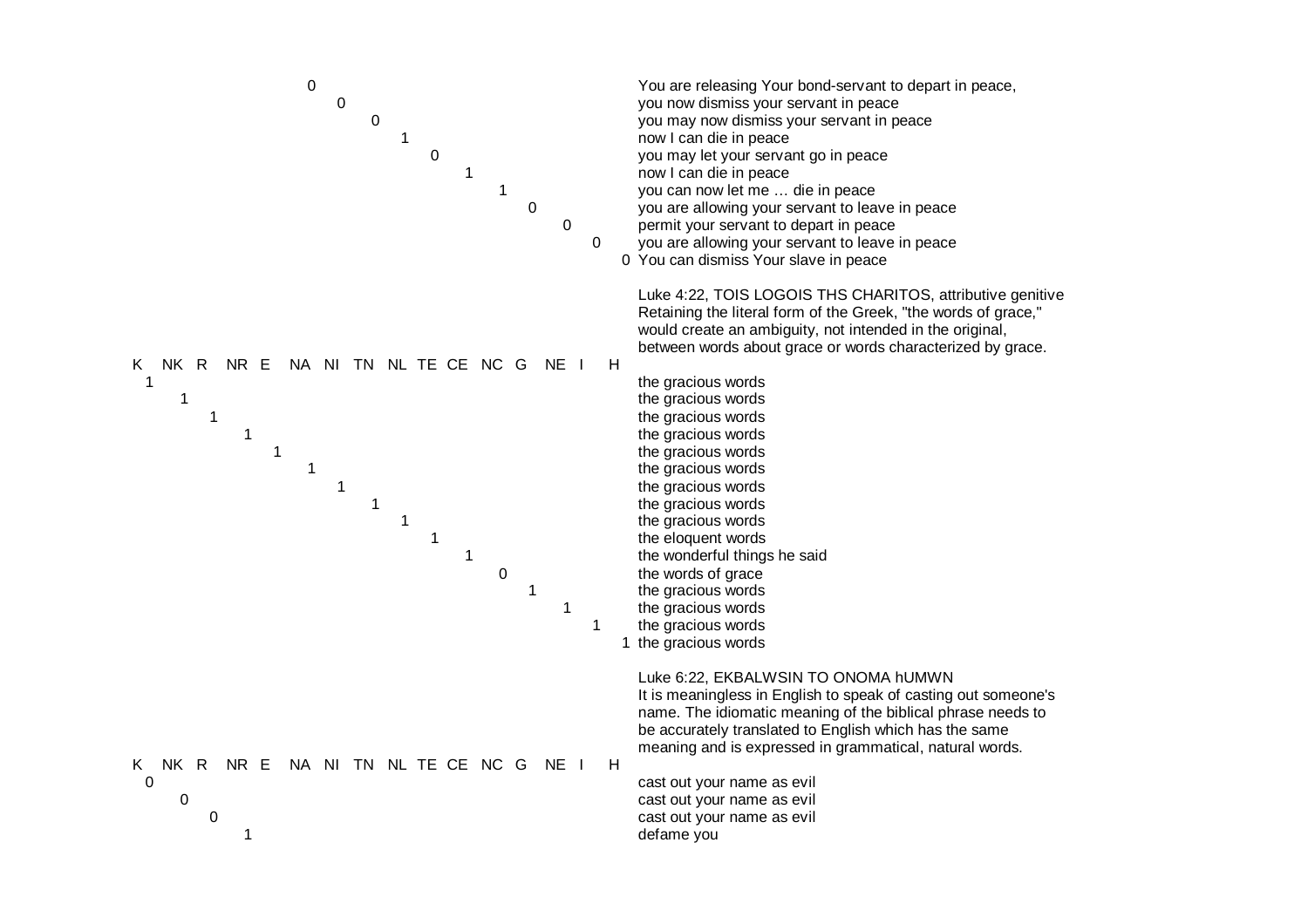

## unrighteous.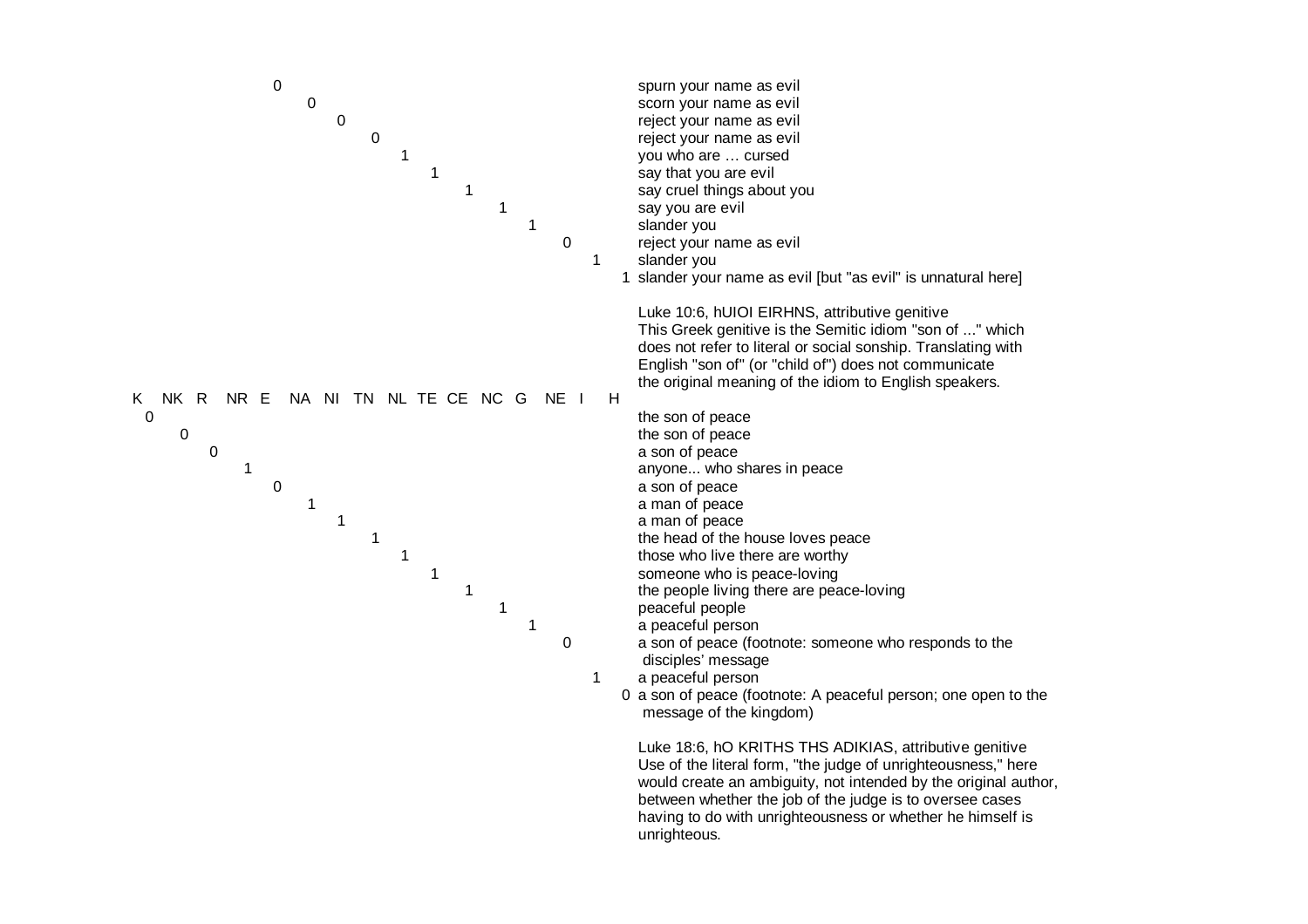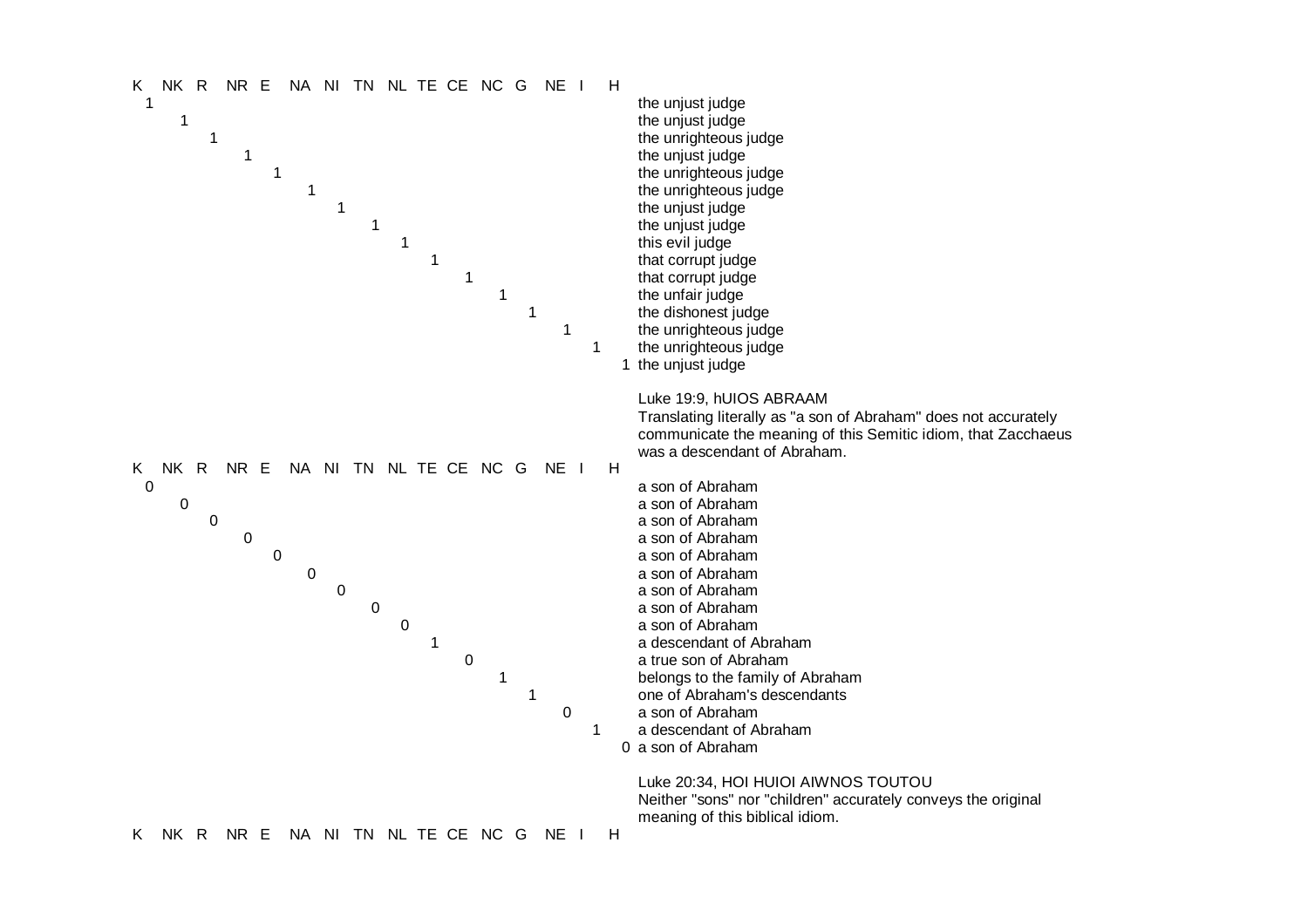

## Luke 24:25

The literal translation "slow of heart" is meaningless in English and is not an accurate translation of the meaning of the original idiom.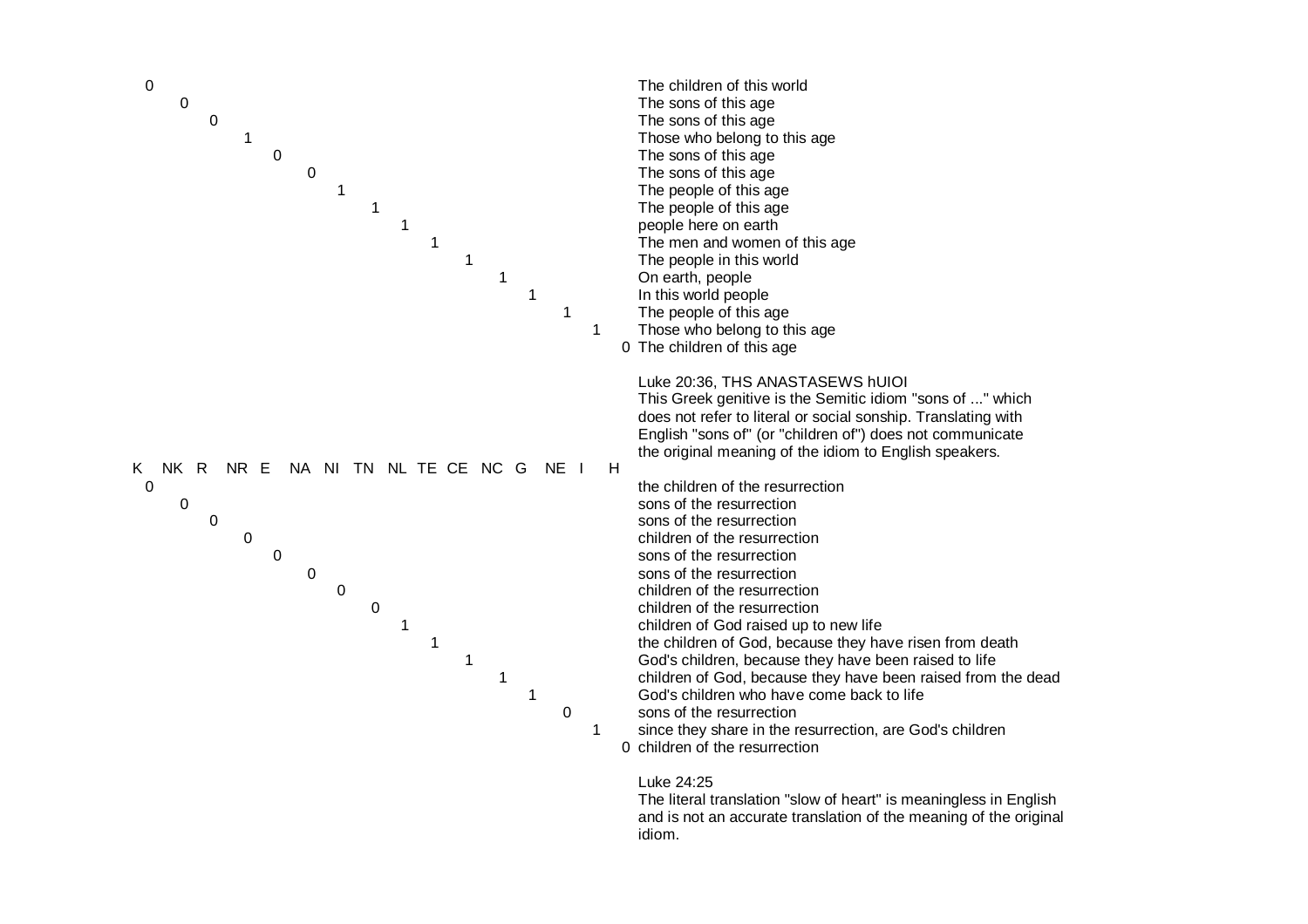

Using the "of" form makes it unclear who or what is resurrected. Theoretically, judgement itself might be resurrected. The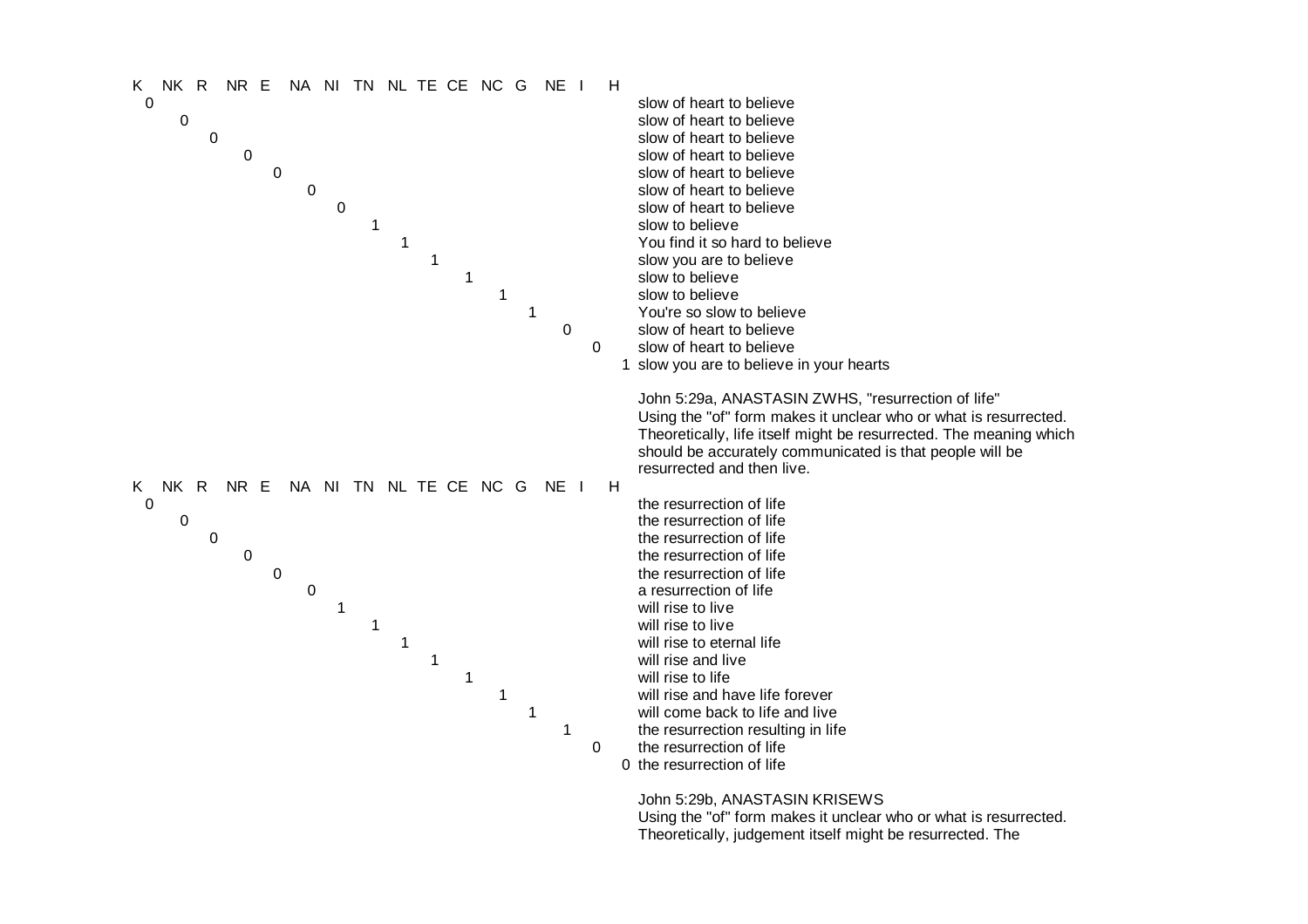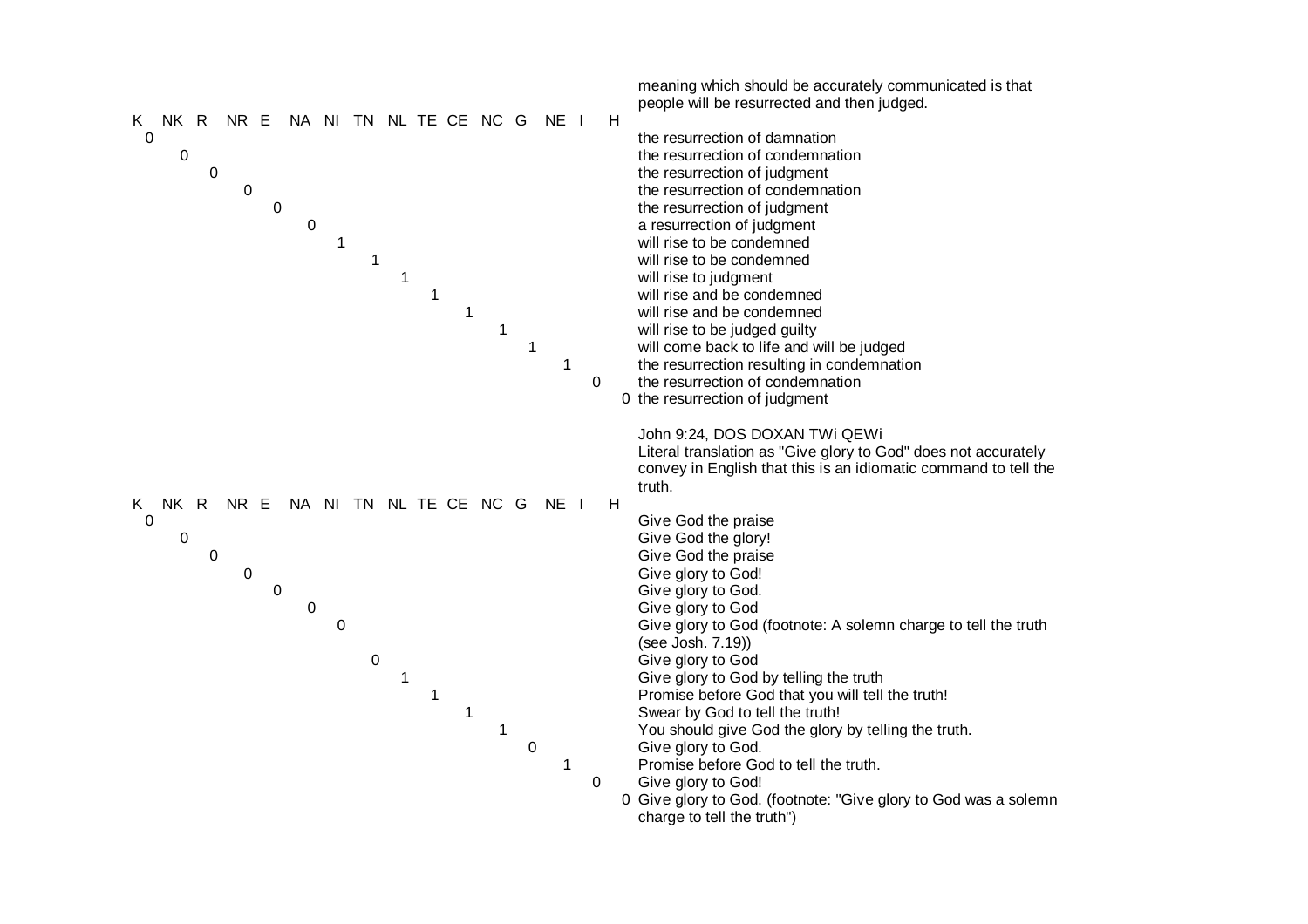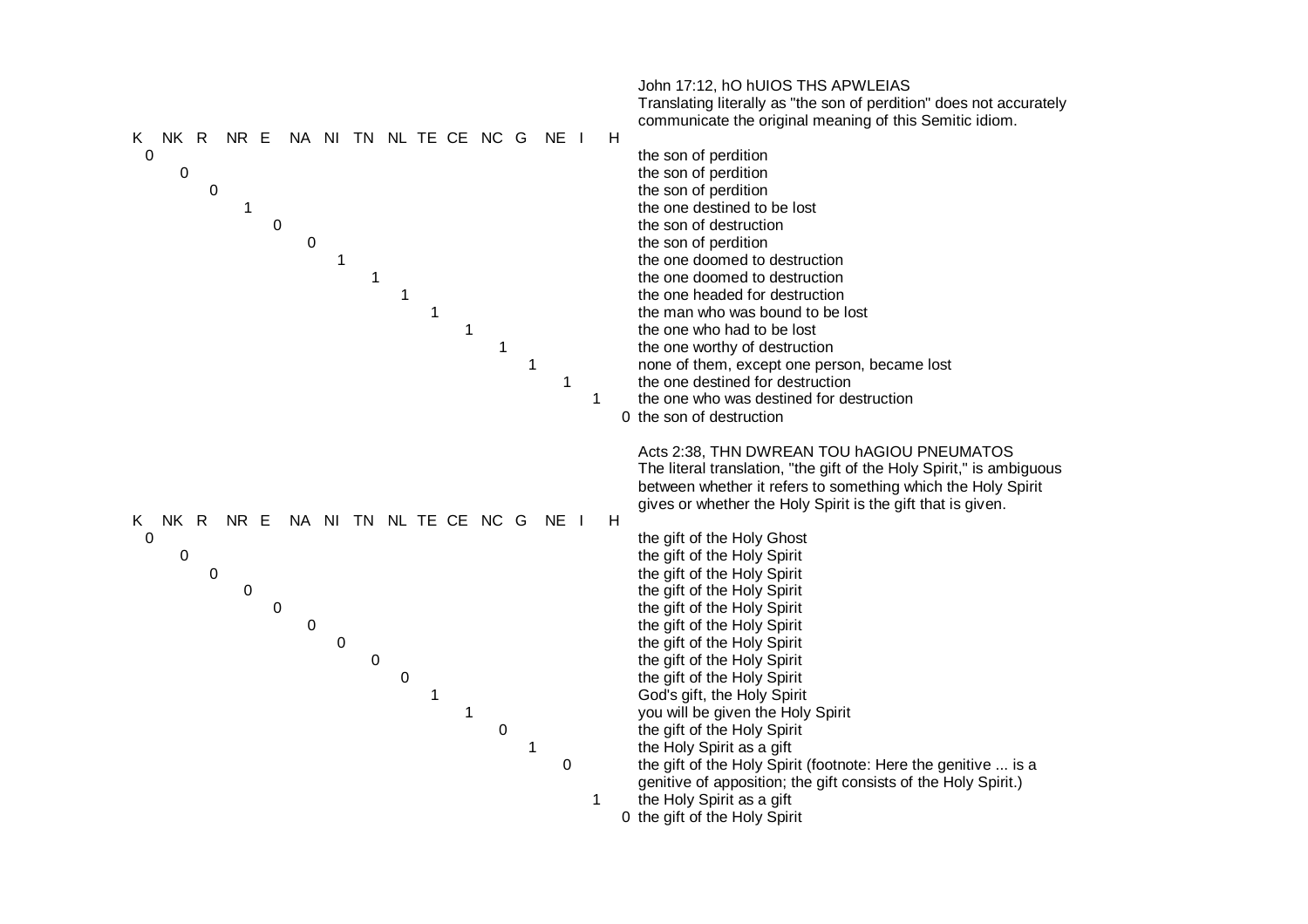

Acts 23:6, ELPIDOS KAI ANASTASEWS NEKRWN Literal translation as "hope and resurrection of the dead" does not accurate convey the meaning of the original hendiadys here, hope that there was going to be a resurrection of the dead.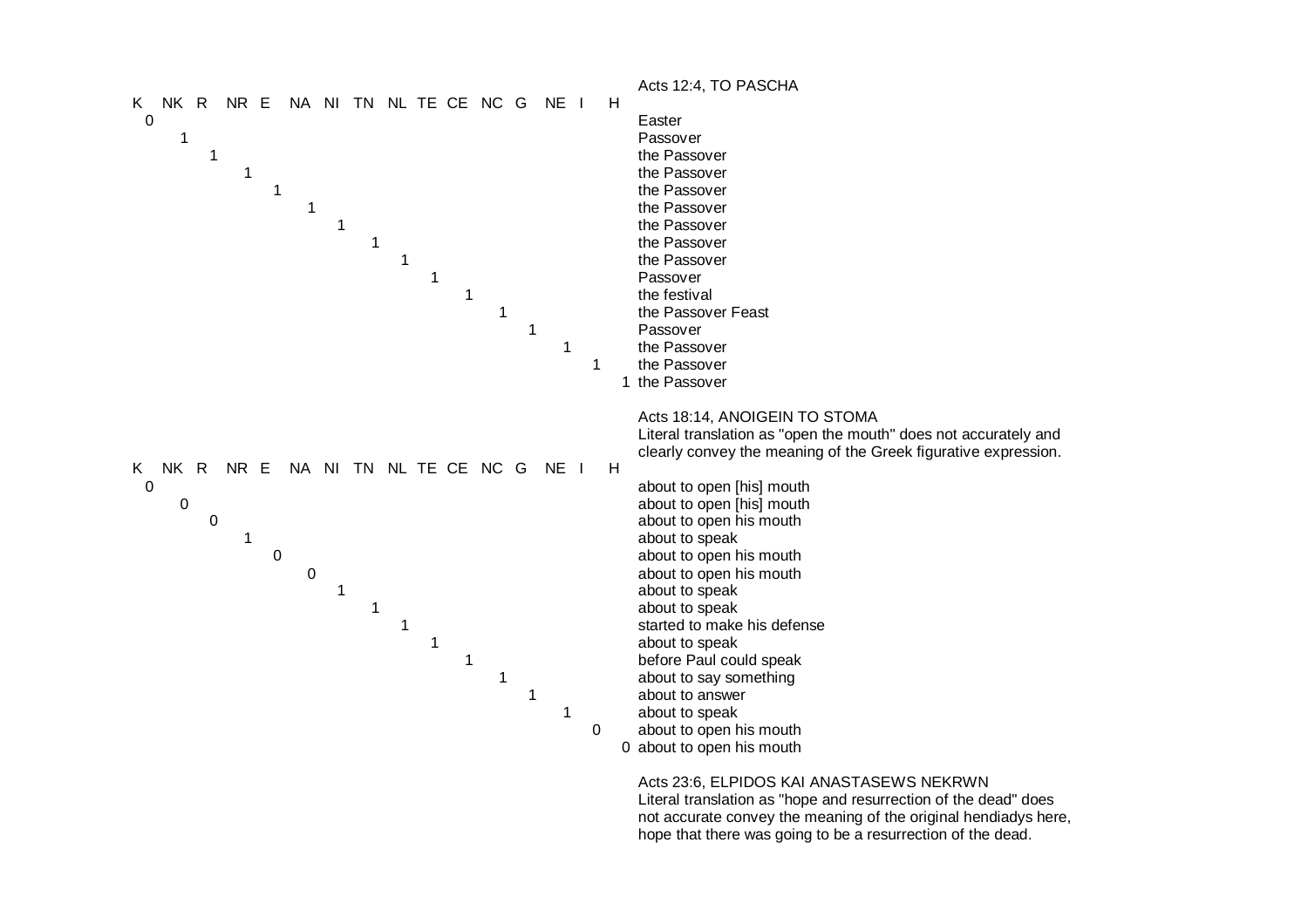

of the hope and resurrection of the dead of the hope and resurrection of the dead with respect to the hope and the resurrection of the dead concerning the hope of the resurrection of the dead with respect to the hope and the resurrection of the dead for the hope and resurrection of the dead because of my hope in the resurrection of the dead because of the hope of the resurrection of the dead because my hope is in the resurrection of the dead because of the hope I have that the dead will rise to life because I believe that the dead will be raised to life because I believe that people will rise from the dead because I expect that the dead will come back to life concerning the hope of the resurrection of the dead concerning the hope of the resurrection of the dead 1 because of the hope of the resurrection of the dead

Rom. 4:11, THS DIKAIOSUNHS THS PISTEWS The literal translation, "righteousness of (the) faith," makes little, if any sense, in English. It also can communicate t little, if any sense, in English. It also can communicate the<br>idea that faith is righteous, which is not an accurate translation of the meaning of the Greek phrase here. The Greek here means that righteousness is achieved by means of faith

the righteousness of the faith which [he had the righteousness of the faith which [he had the righteousness which he had by faith the righteousness that he had by faith the righteousness that he had by faith the righteousness of the faith which he had the righteousness that he had by faith the righteousness that he had by faith Abraham already had faith and that God had already accepted him and declared him to be righteous because of his faith God had accepted him as righteous he had been accepted because of his faith he was right with God through faith Abraham's faith was regarded as God's approval the righteousness that he had by faith the righteousness that he had by faith

1 the righteousness that he had by faith

R o m . 8 : 2 1 , THN E L E U Q E RIA N T H S D O X HS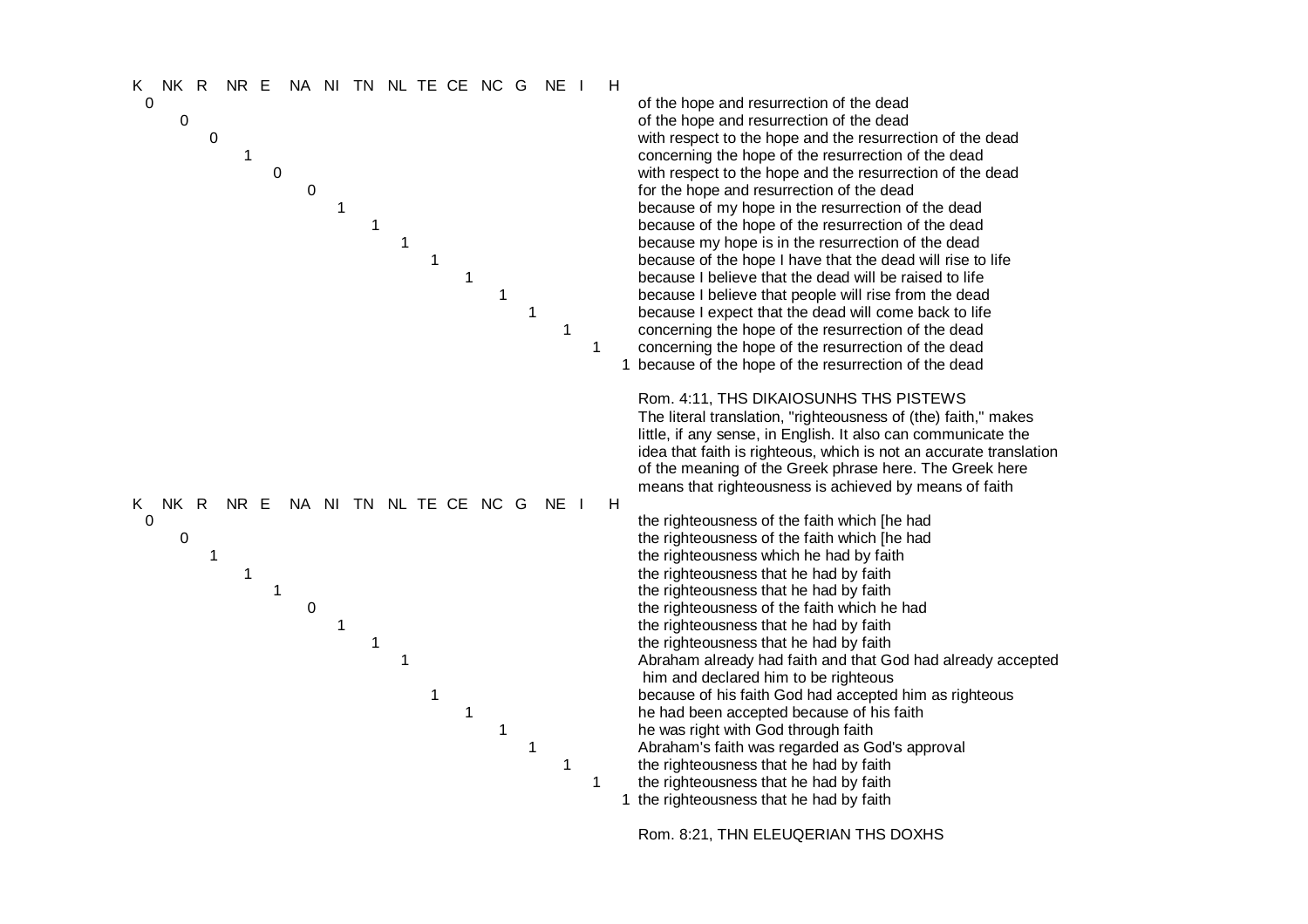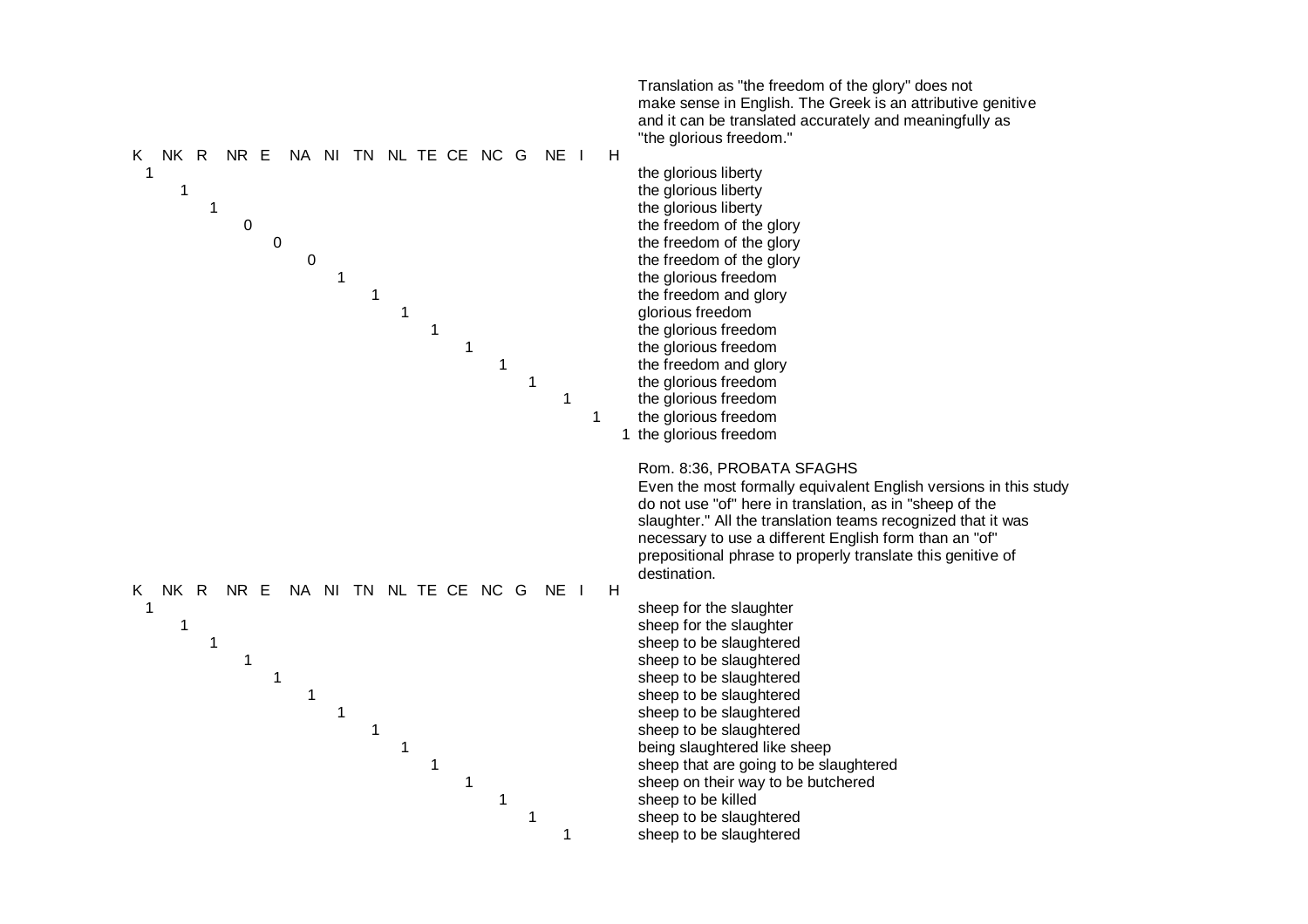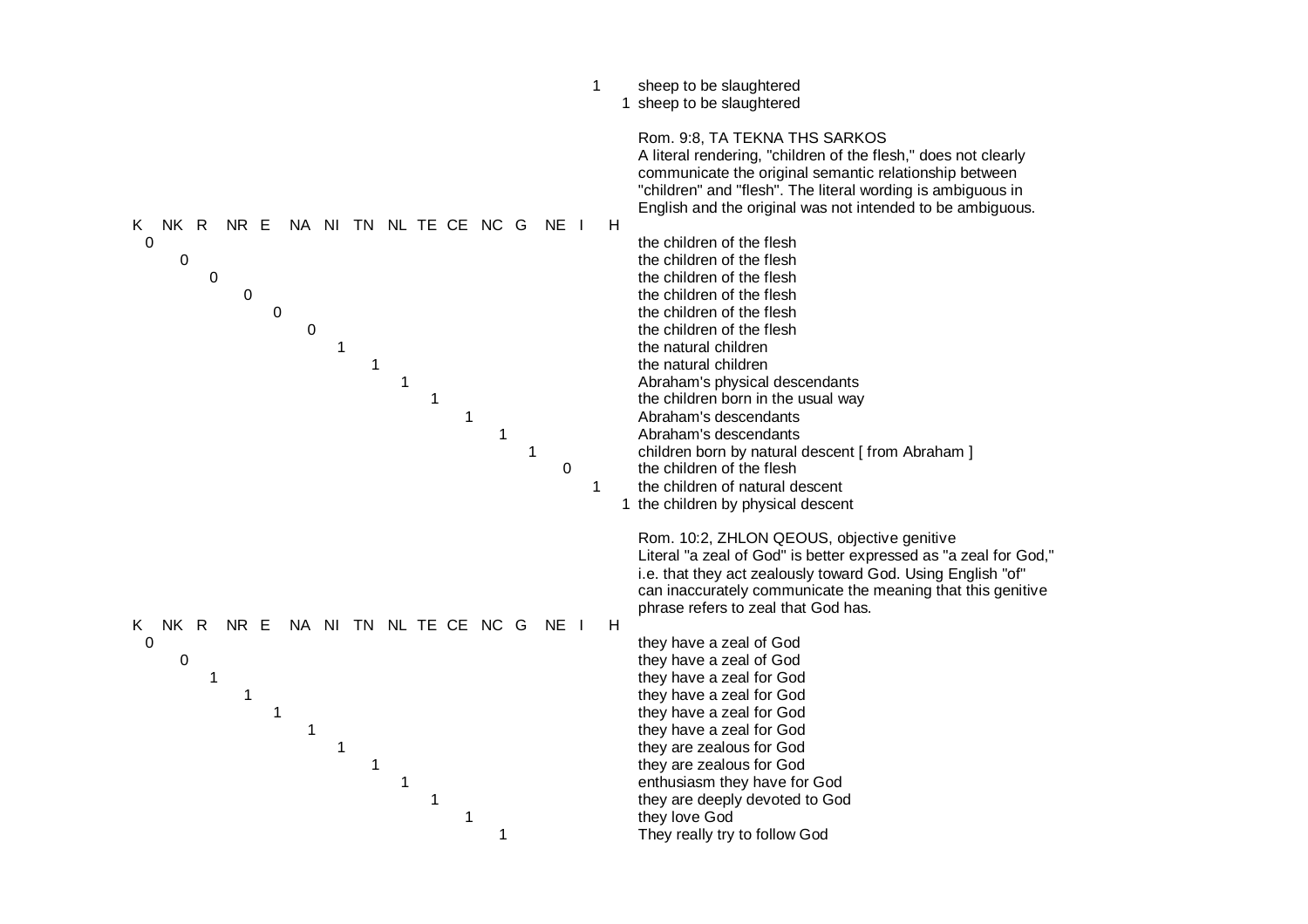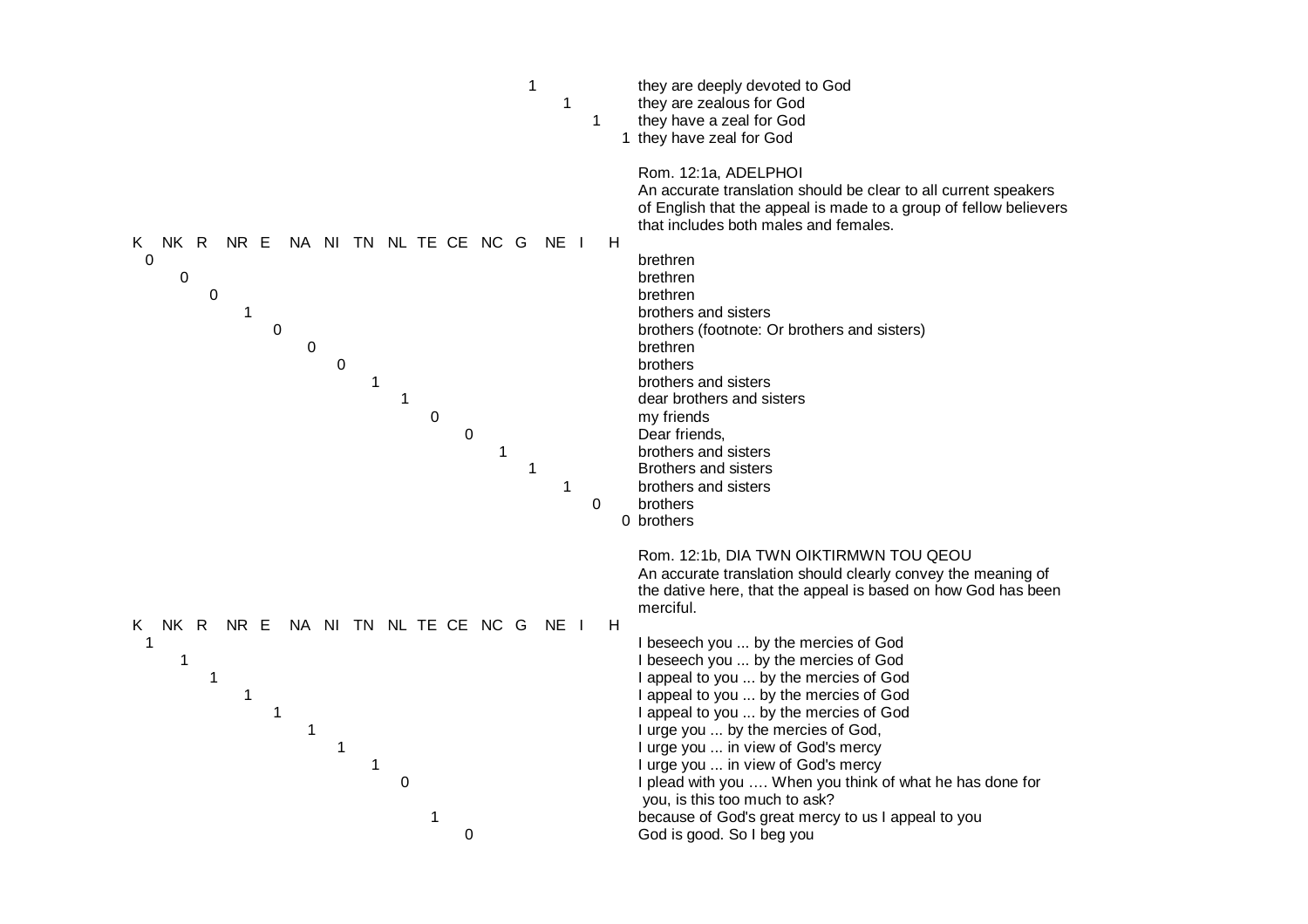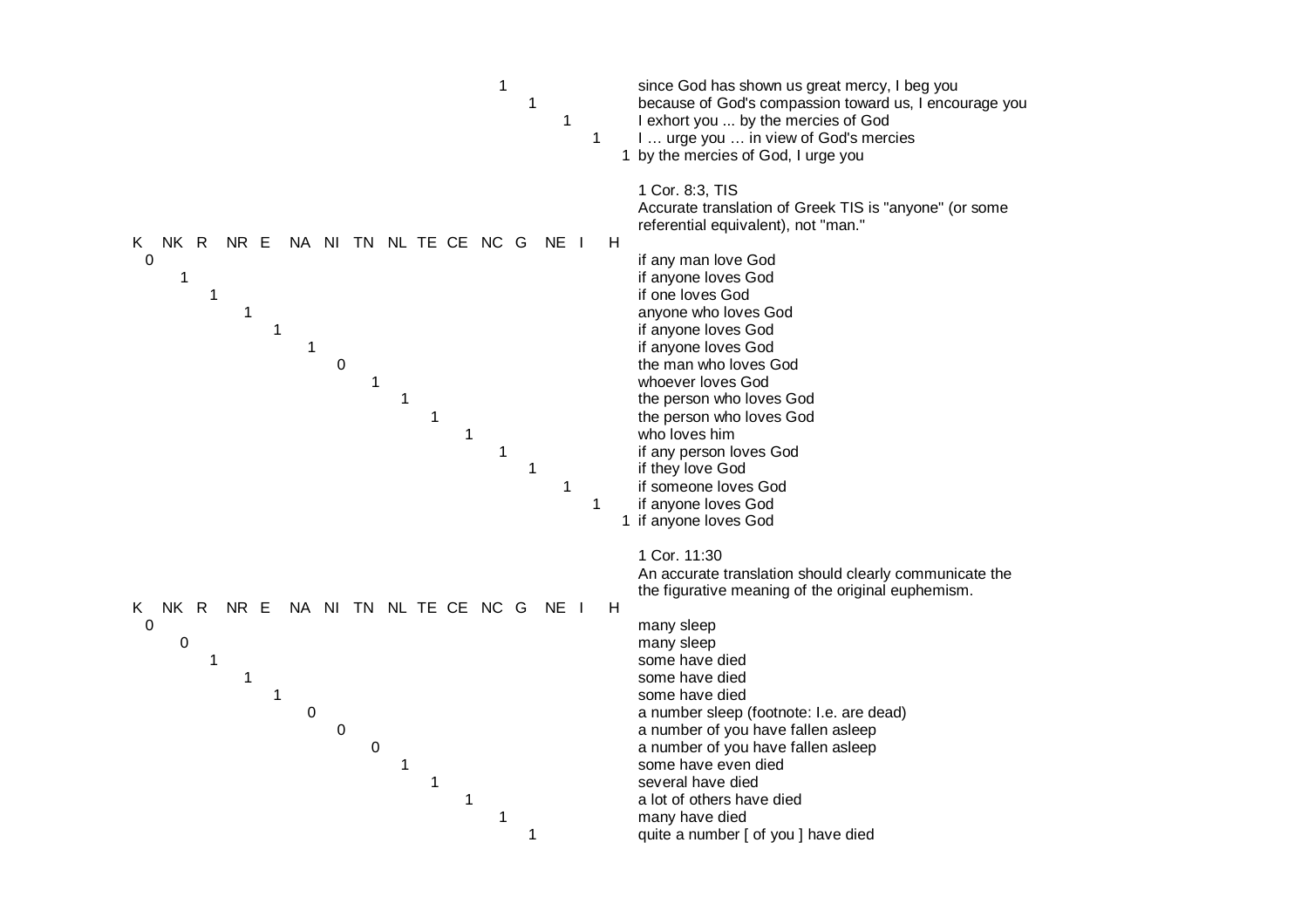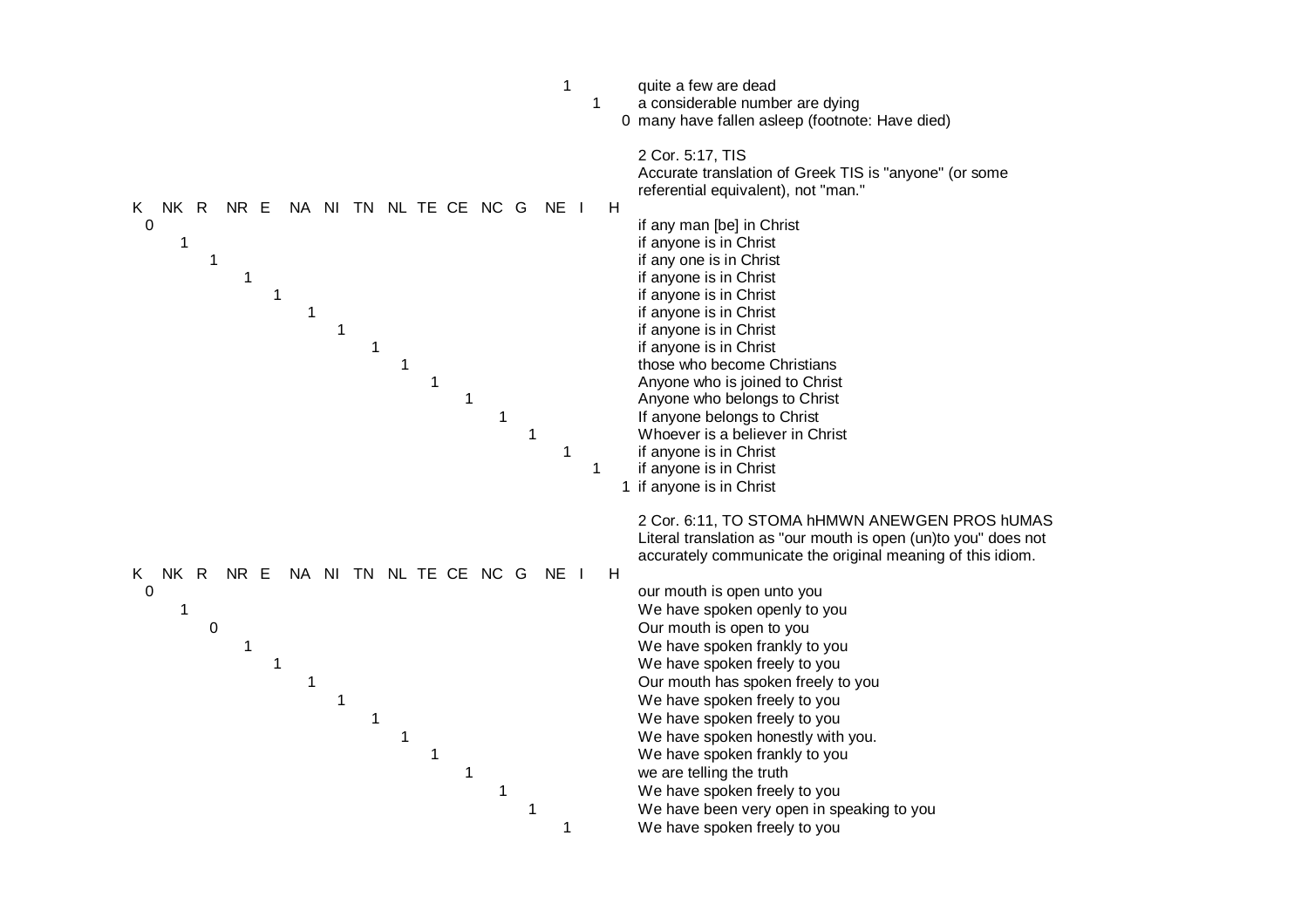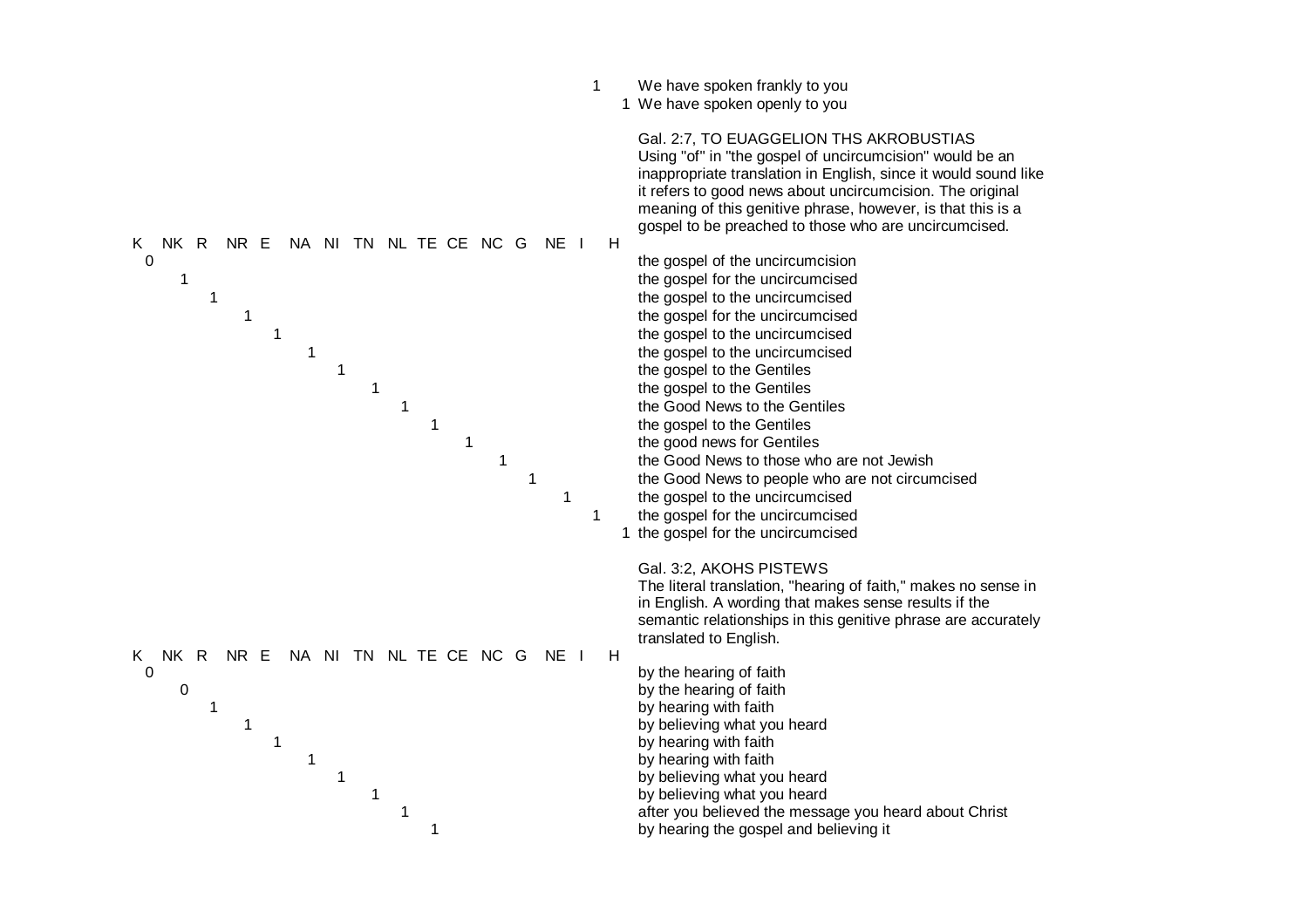| $\mathbf 1$<br>1<br>1<br>1                                                                   | 1 | by hearing about Christ and having faith in him<br>because you heard the Good News and believed it<br>by believing what you heard<br>by believing what you heard<br>by believing what you heard<br>1 by hearing with faith                                                                                                                                                                                                                                                                                                                                          |
|----------------------------------------------------------------------------------------------|---|---------------------------------------------------------------------------------------------------------------------------------------------------------------------------------------------------------------------------------------------------------------------------------------------------------------------------------------------------------------------------------------------------------------------------------------------------------------------------------------------------------------------------------------------------------------------|
| NK R<br>NR E<br>NA NI TN NL TE CE NC G<br>NE I<br>K.                                         | H | Gal. 6:12<br>A literal translation of "make a good showing in the flesh" will<br>probably not accurately communicate the original meaning of<br>the Greek here to speakers of standard dialects of English. It<br>likely will communicate the idea of showing off your body, as in<br>a bathing suit.                                                                                                                                                                                                                                                               |
| 0<br>0<br>0<br>0<br>$\boldsymbol{0}$<br>$\mathbf 0$<br>$\mathbf 1$<br>$\pmb{0}$<br>$\pmb{0}$ |   | As many as desire to make a fair show in the flesh<br>As many as desire to make a good showing in the flesh<br>It is those who want to make a good showing in the flesh<br>It is those who want to make a good showing in the flesh<br>It is those who want to make a good showing in the flesh<br>Those who desire to make a good showing in the flesh<br>Those who want to make a good impression outwardly<br>Those who want to impress others by means of the flesh<br>Those who are trying to force you to be circumcised are doing it<br>for just one reason. |
| 1<br>$\mathbf{1}$<br>0<br>1<br>1                                                             | 0 | the ones who want to show off and boast about external matters<br>trying to show how important they are (uncertain evaluation)<br>Some people are trying to force you to be circumcised so the<br>Jews will accept them.<br>These people who want to make a big deal out of a physical thing<br>Those who want to make a good showing in external matters<br>These people who want to impress others by their flesh<br>0 Those who want to make a good showing in the flesh                                                                                         |
| NA NI TN NL TE CE NC G<br>Κ<br>NK R<br>NR E<br>NE I<br>0                                     | H | Eph. 1:13, TWI PNEUMATI THS EPAGGELIAS TWI hAGIWI<br>Translation as "the Holy Spirit of promise" is unnatural English<br>that essentially has no meaning to English hearers. An<br>accurate, natural translation would be "the promised Holy<br>Spirit," which reflects an attributive genitive (Strauss, p. 4).<br>that holy Spirit of promise                                                                                                                                                                                                                     |
| 0<br>1<br>1<br>1                                                                             |   | the Holy Spirit of promise<br>the promised Holy Spirit<br>the promised Holy Spirit<br>the promised Holy Spirit                                                                                                                                                                                                                                                                                                                                                                                                                                                      |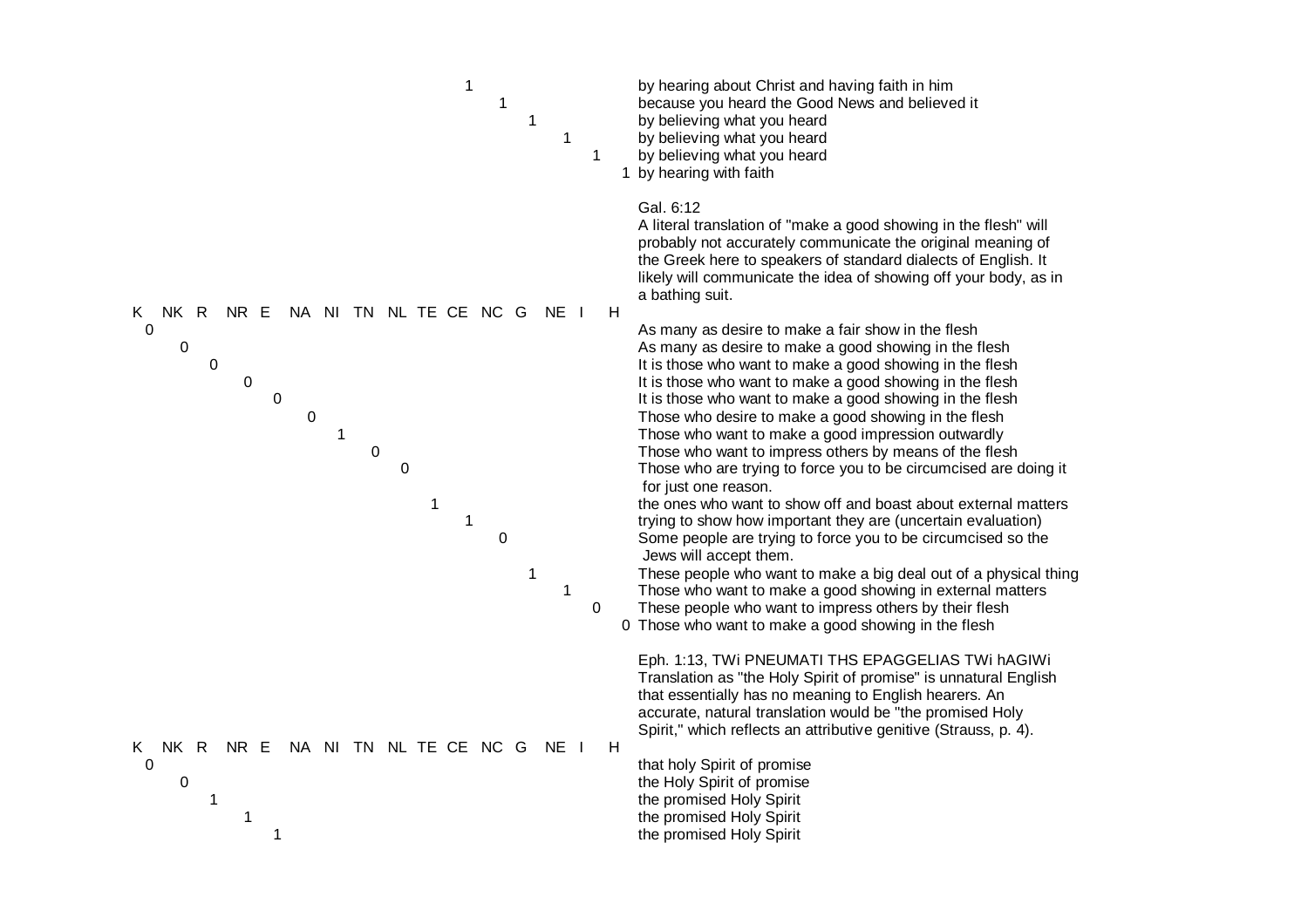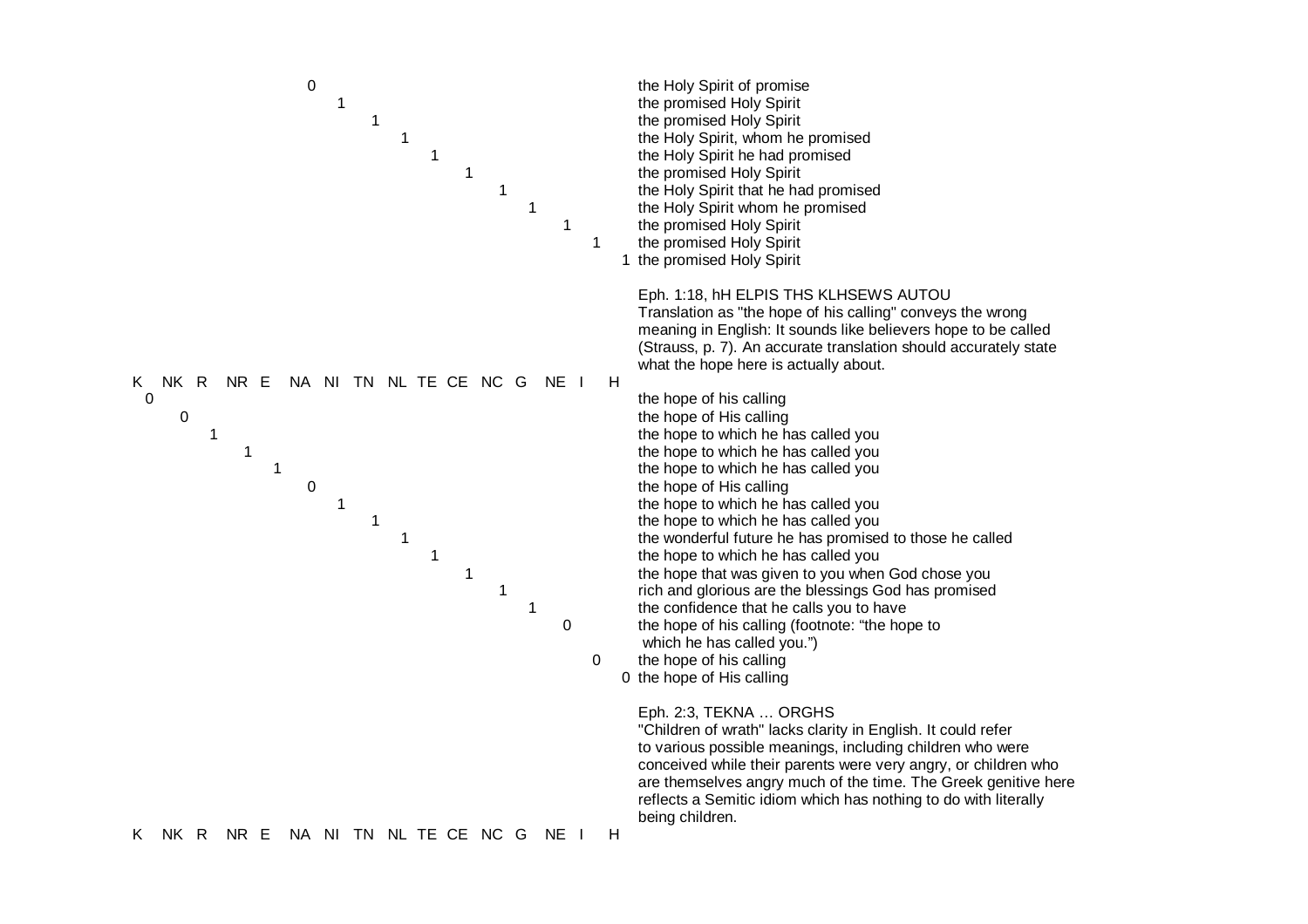

to one another needs to be accurately communicated. The literal translation of "in the fear of Christ" is not a natural, clear way of expressing this causal meaning, but it is an attempt to accurately account for the causality.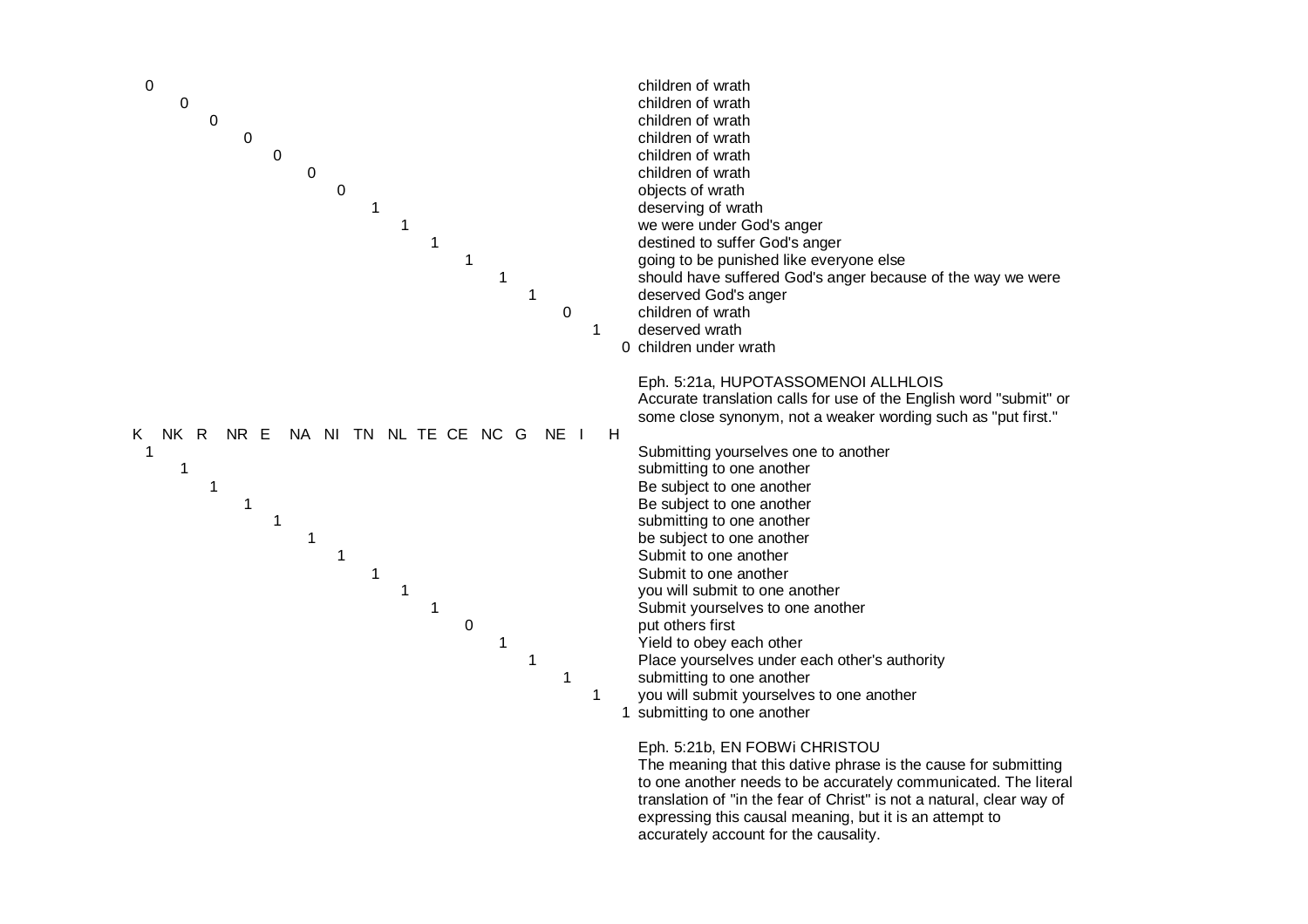

Col. 1:22, EN TWI SWMATI THS SARKOS AUTOU The translation should accurately communicate the original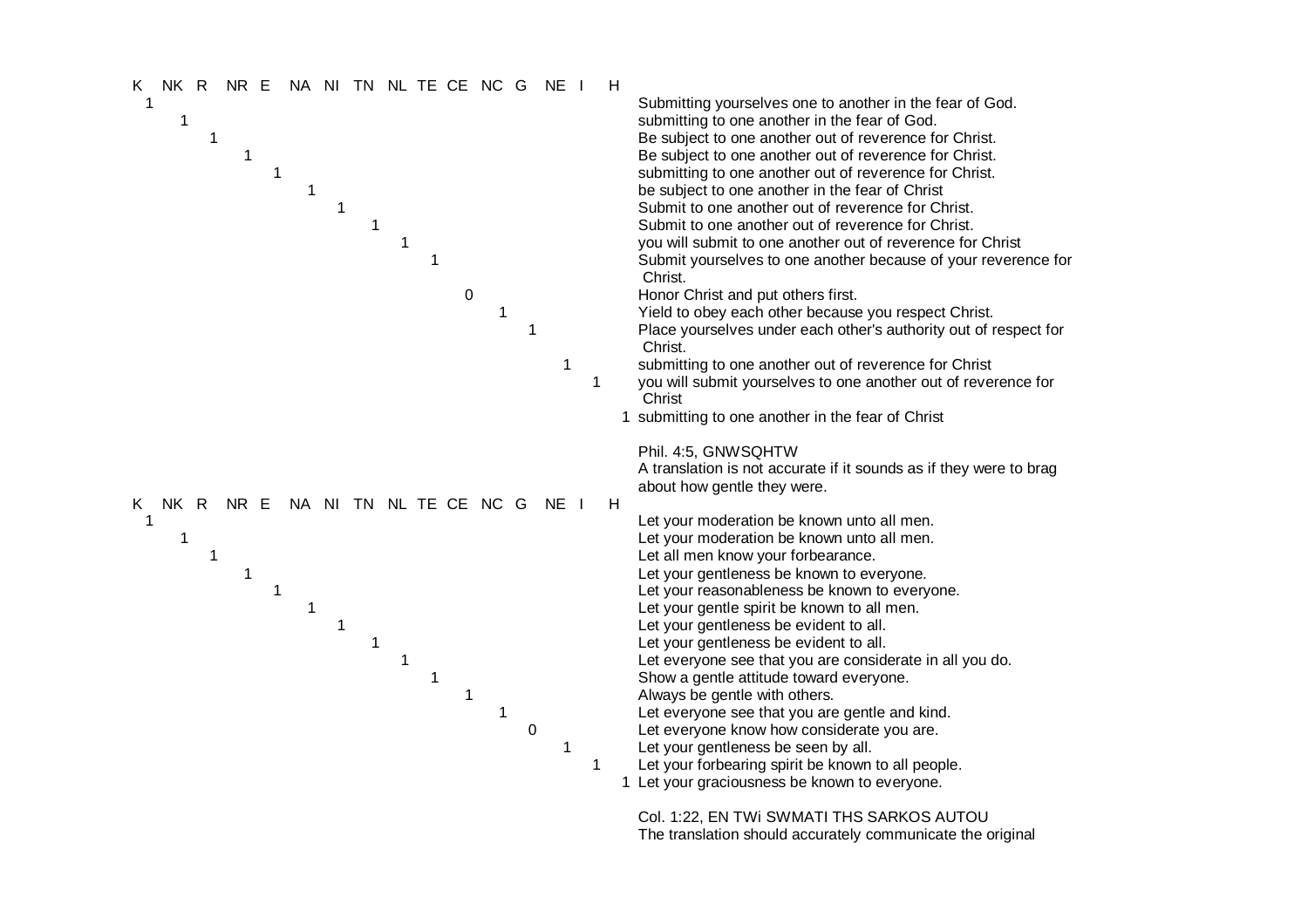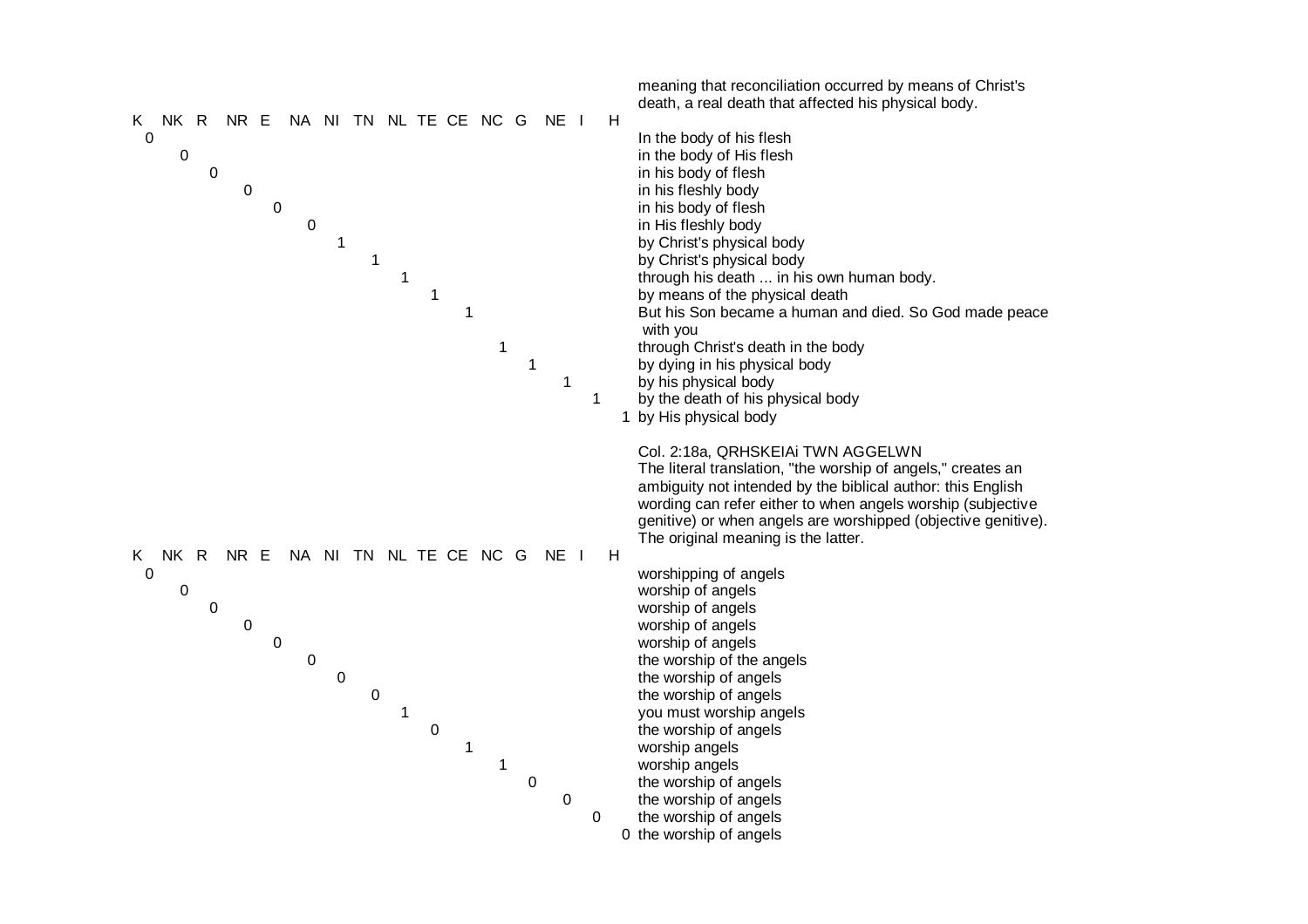| NA NI TN NL TE CE NC G                                   | Col. 2:18b, TOU NOOS THS SARKOS AUTOU                                                                                                                                                                                                                                                                                                                                                                                                                       |
|----------------------------------------------------------|-------------------------------------------------------------------------------------------------------------------------------------------------------------------------------------------------------------------------------------------------------------------------------------------------------------------------------------------------------------------------------------------------------------------------------------------------------------|
| H                                                        | The literal translation, "the mind of his flesh," does not make                                                                                                                                                                                                                                                                                                                                                                                             |
| NK R                                                     | sense in English. This is likely an attributive genitive and                                                                                                                                                                                                                                                                                                                                                                                                |
| NR E                                                     | translating an attributive meaning, such as "his fleshly mind,"                                                                                                                                                                                                                                                                                                                                                                                             |
| NE I                                                     | makes better sense in English, although there are other                                                                                                                                                                                                                                                                                                                                                                                                     |
| K.                                                       | wordings which mean the same thing and are even clearer.                                                                                                                                                                                                                                                                                                                                                                                                    |
| $\mathbf 1$                                              | his fleshly mind                                                                                                                                                                                                                                                                                                                                                                                                                                            |
| 1                                                        | his fleshly mind                                                                                                                                                                                                                                                                                                                                                                                                                                            |
| 1                                                        | his sensuous mind                                                                                                                                                                                                                                                                                                                                                                                                                                           |
| 1                                                        | a human way of thinking                                                                                                                                                                                                                                                                                                                                                                                                                                     |
| 1                                                        | his fleshly mind                                                                                                                                                                                                                                                                                                                                                                                                                                            |
| 1                                                        | his fleshly mind                                                                                                                                                                                                                                                                                                                                                                                                                                            |
| $\mathbf{1}$                                             | his unspiritual mind                                                                                                                                                                                                                                                                                                                                                                                                                                        |
| 1                                                        | their unspiritual minds                                                                                                                                                                                                                                                                                                                                                                                                                                     |
| 1                                                        | their sinful minds                                                                                                                                                                                                                                                                                                                                                                                                                                          |
| 1                                                        | their human way of thinking                                                                                                                                                                                                                                                                                                                                                                                                                                 |
| $\mathbf 1$                                              | their minds                                                                                                                                                                                                                                                                                                                                                                                                                                                 |
| 1                                                        | their human way of thinking                                                                                                                                                                                                                                                                                                                                                                                                                                 |
| 1                                                        | sinful mind                                                                                                                                                                                                                                                                                                                                                                                                                                                 |
| 1                                                        | his fleshly mind                                                                                                                                                                                                                                                                                                                                                                                                                                            |
| $\mathbf{1}$                                             | his carnal mind                                                                                                                                                                                                                                                                                                                                                                                                                                             |
|                                                          | 1 his fleshly mind                                                                                                                                                                                                                                                                                                                                                                                                                                          |
| NA NI TN NL TE CE NC G<br>NK R<br>NR E<br>H<br>K<br>NE I | 1 Thess. 1:3, THS hUPOMONHS THS ELPIDOS<br>A literal translation as "steadfastness of hope" is not natural in<br>English and does not make much sense. With this English<br>form, the meaning could be that hope somehow is steadfast.<br>But that is not likely the original meaning of this genitive phrase.<br>Instead, the meaning is more likely that of an attributive<br>genitive with an appropriate translation as "firm (or, steadfast)<br>hope." |
| $\boldsymbol{0}$                                         | patience of hope                                                                                                                                                                                                                                                                                                                                                                                                                                            |
| 0                                                        | patience of hope                                                                                                                                                                                                                                                                                                                                                                                                                                            |
| $\mathbf 0$                                              | steadfastness of hope                                                                                                                                                                                                                                                                                                                                                                                                                                       |
| 0                                                        | steadfastness of hope                                                                                                                                                                                                                                                                                                                                                                                                                                       |
| $\mathbf 0$                                              | steadfastness of hope                                                                                                                                                                                                                                                                                                                                                                                                                                       |
| $\mathbf 0$                                              | steadfastness of hope                                                                                                                                                                                                                                                                                                                                                                                                                                       |
| $\mathbf 1$                                              | endurance inspired by hope                                                                                                                                                                                                                                                                                                                                                                                                                                  |
| $\mathbf 1$                                              | endurance inspired by hope                                                                                                                                                                                                                                                                                                                                                                                                                                  |
| 1                                                        | continual anticipation                                                                                                                                                                                                                                                                                                                                                                                                                                      |
| 1                                                        | hope  is firm                                                                                                                                                                                                                                                                                                                                                                                                                                               |
|                                                          |                                                                                                                                                                                                                                                                                                                                                                                                                                                             |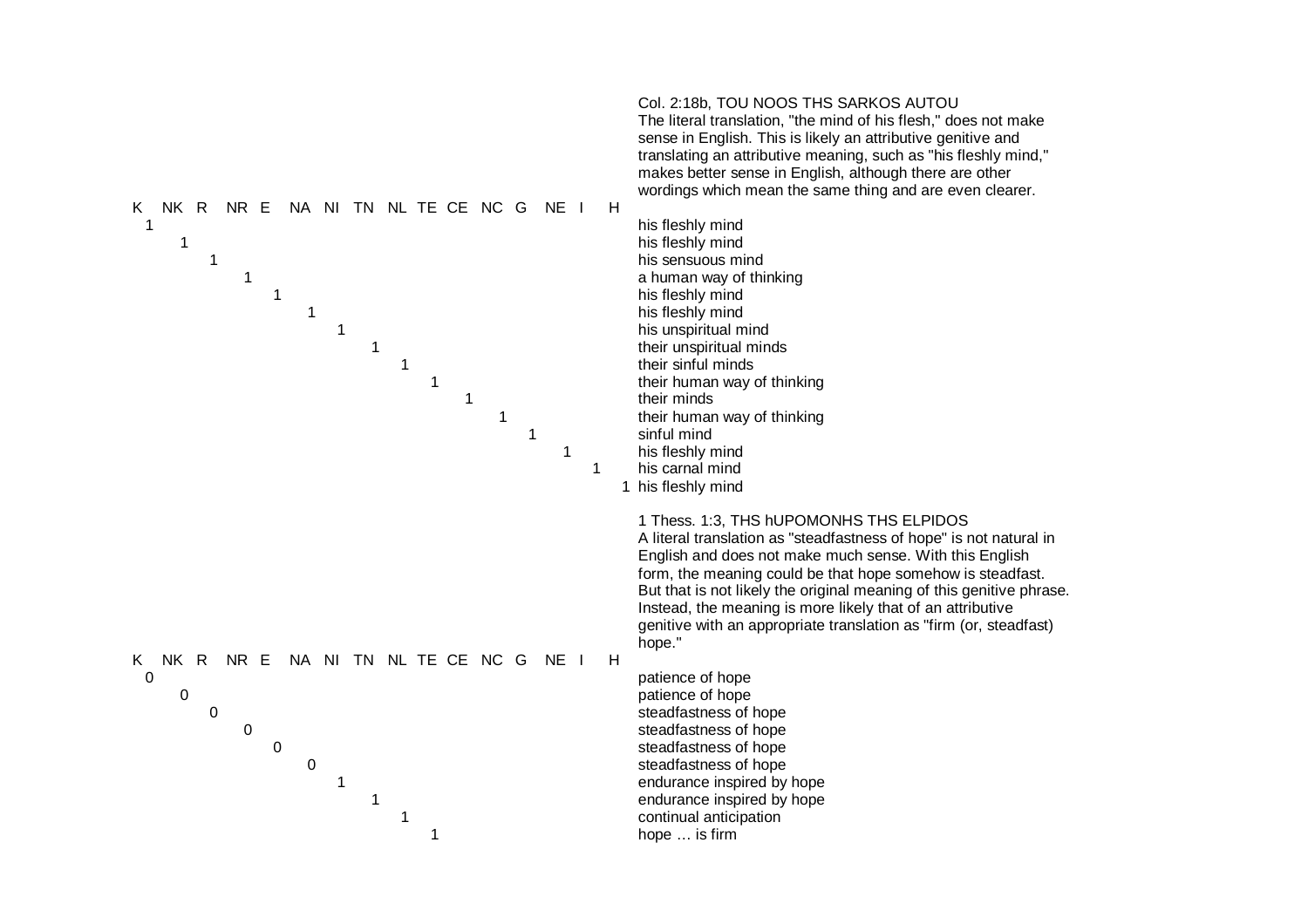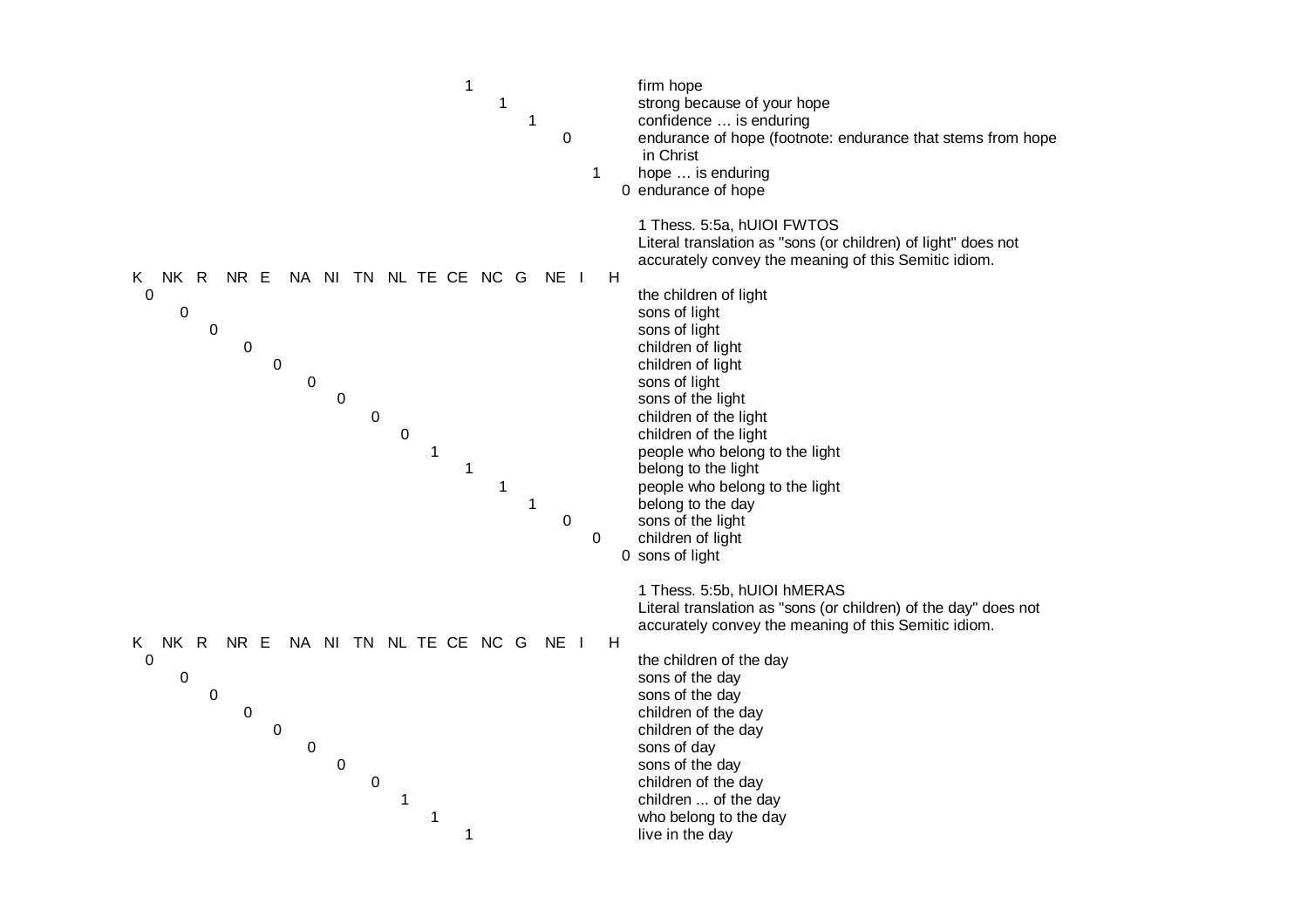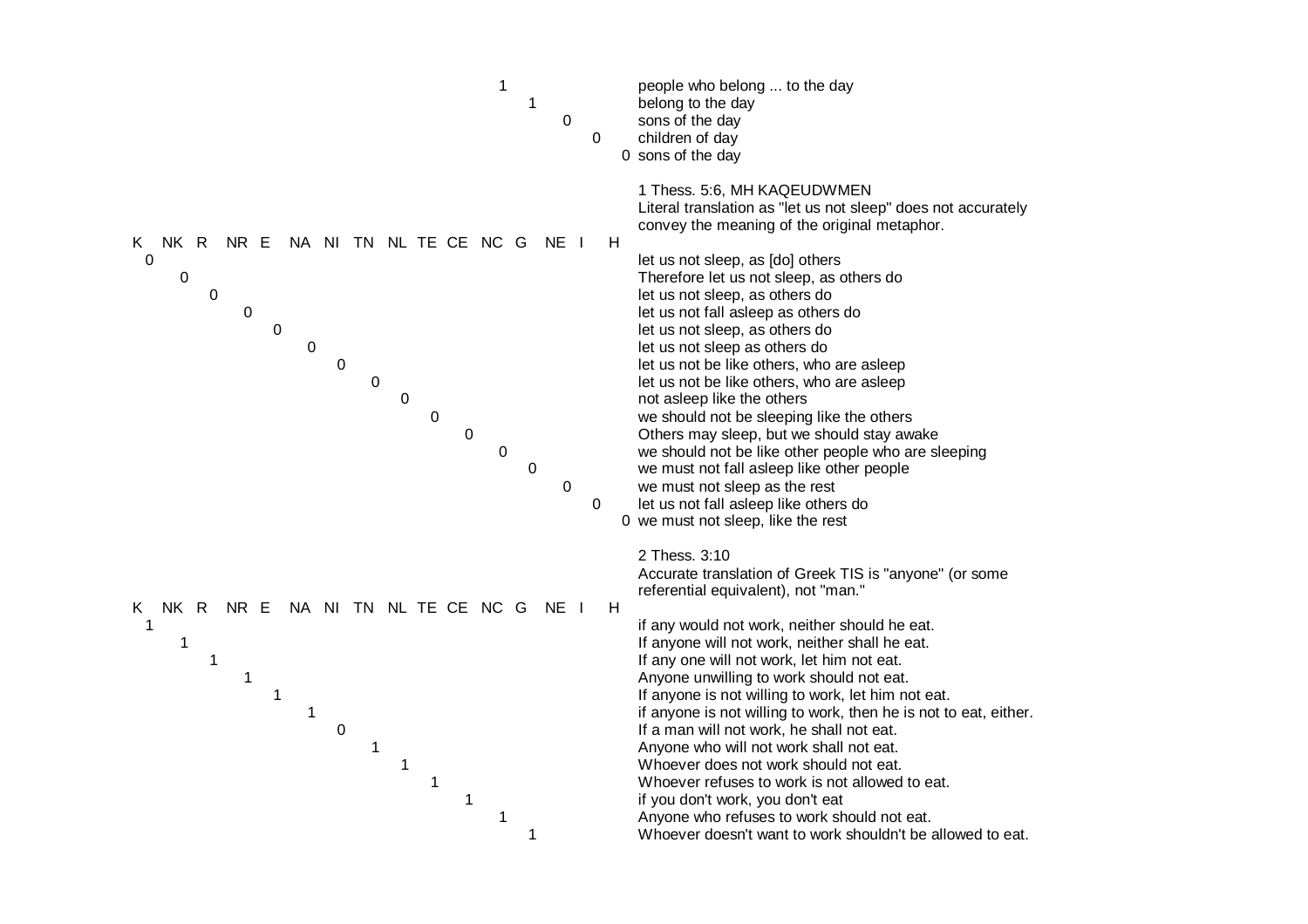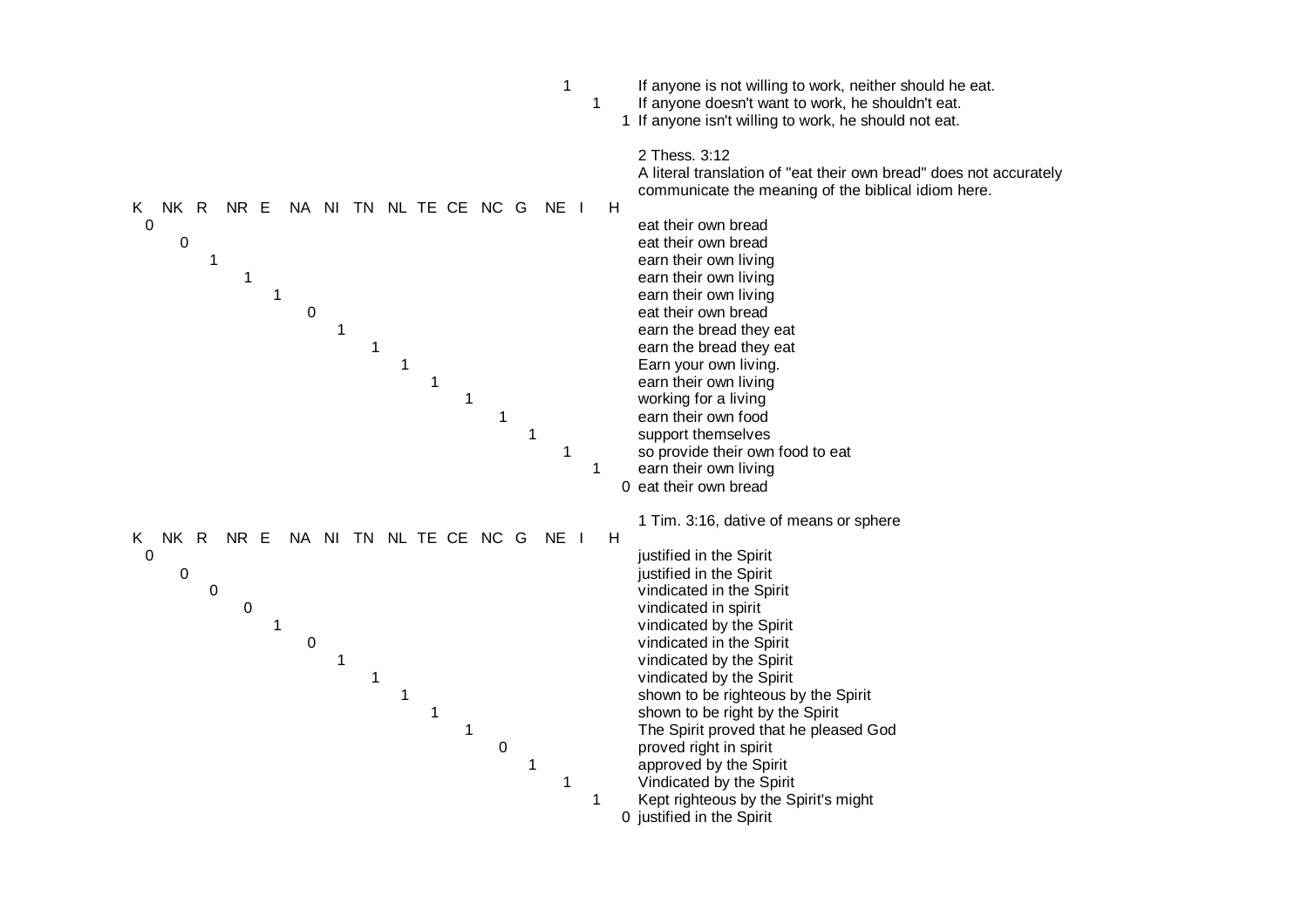

sense in English. A similar form-oriented translation, "zealous for good works" creates an ambiguity not intended by the biblical author: Were they zealous simply that good works be done or zealous that they themselves do good works?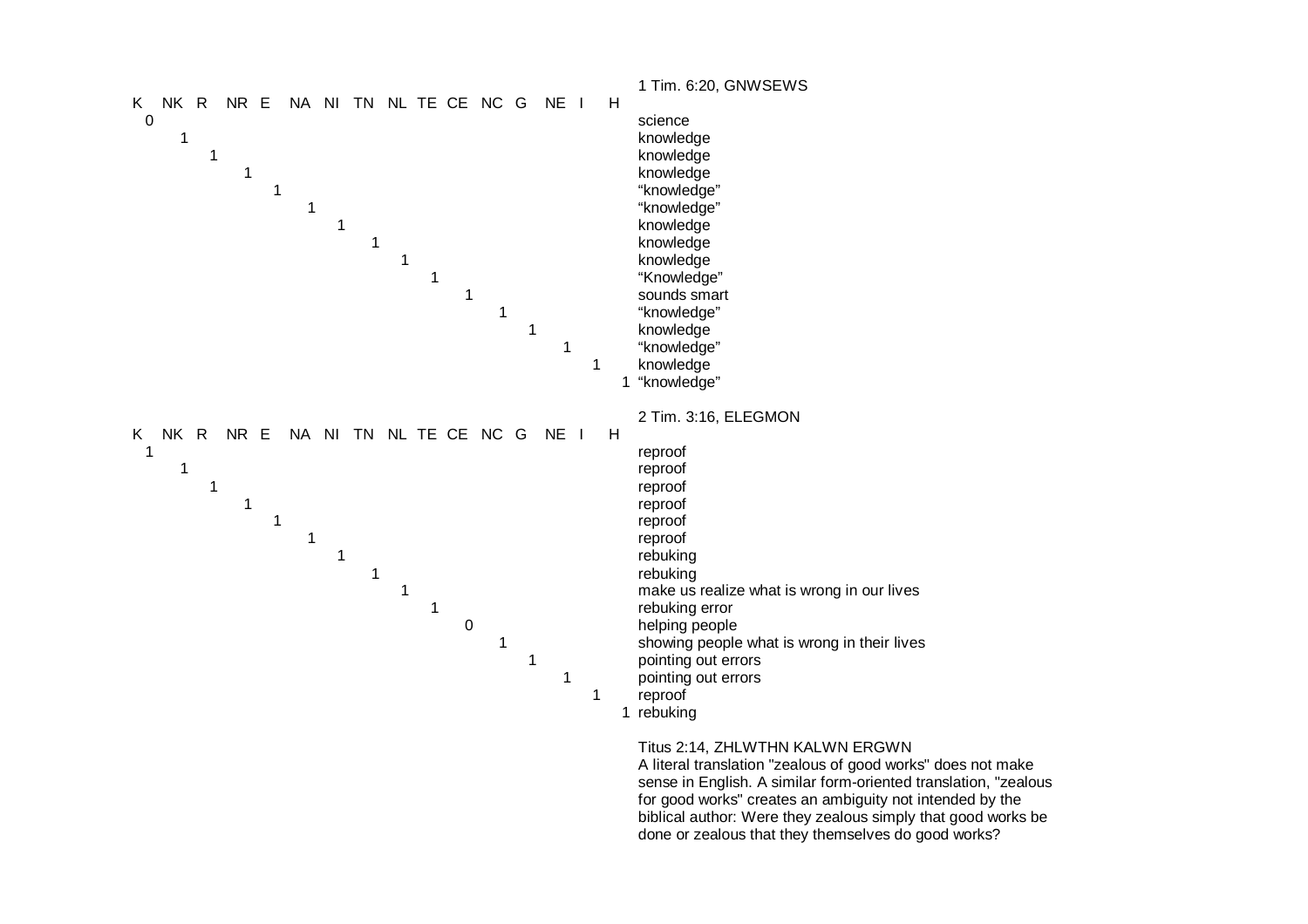

Heb. 1:3, TW hRHMATI THS DUNAMEWS AUTOU Translation as "the word of his power" does not make much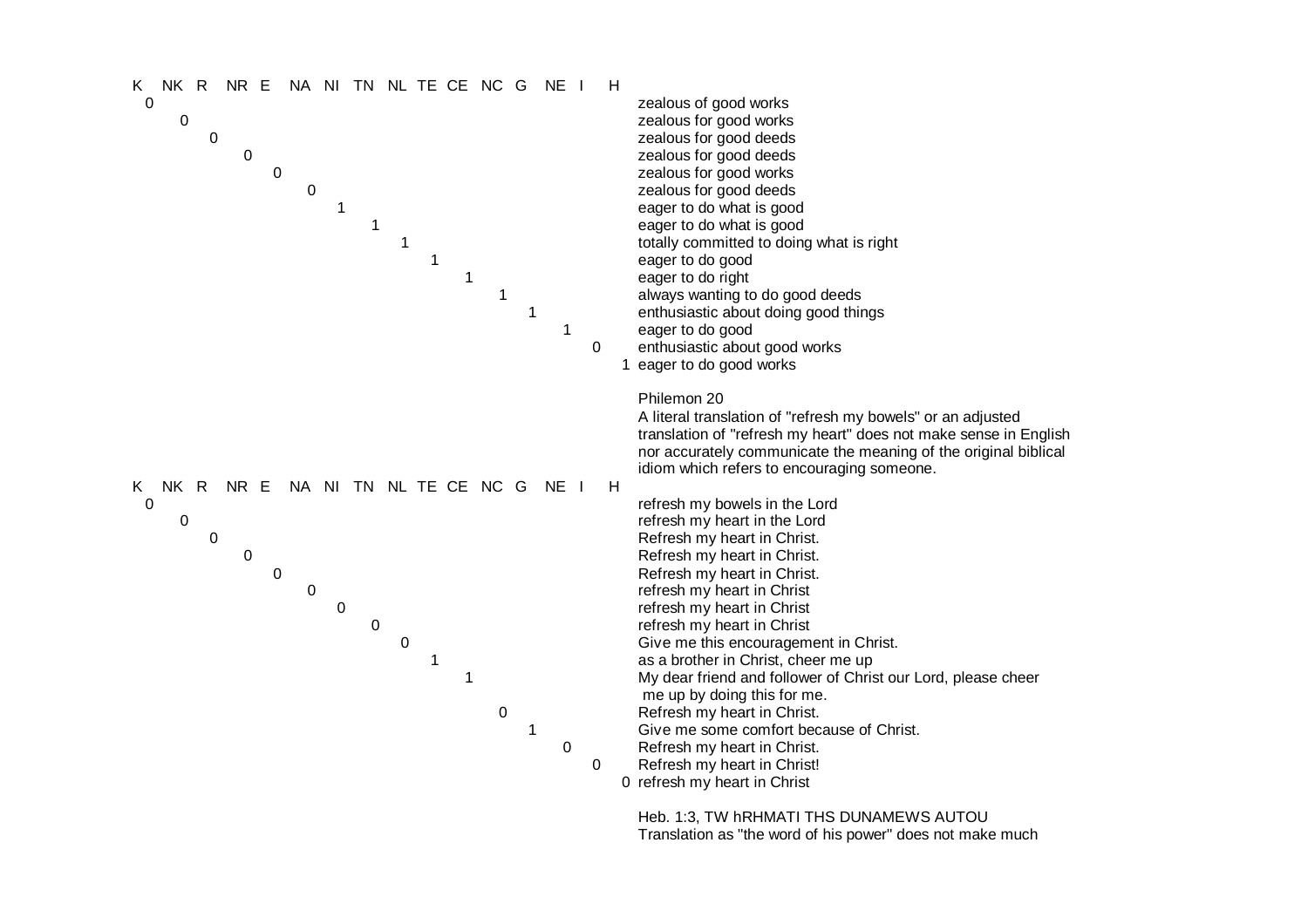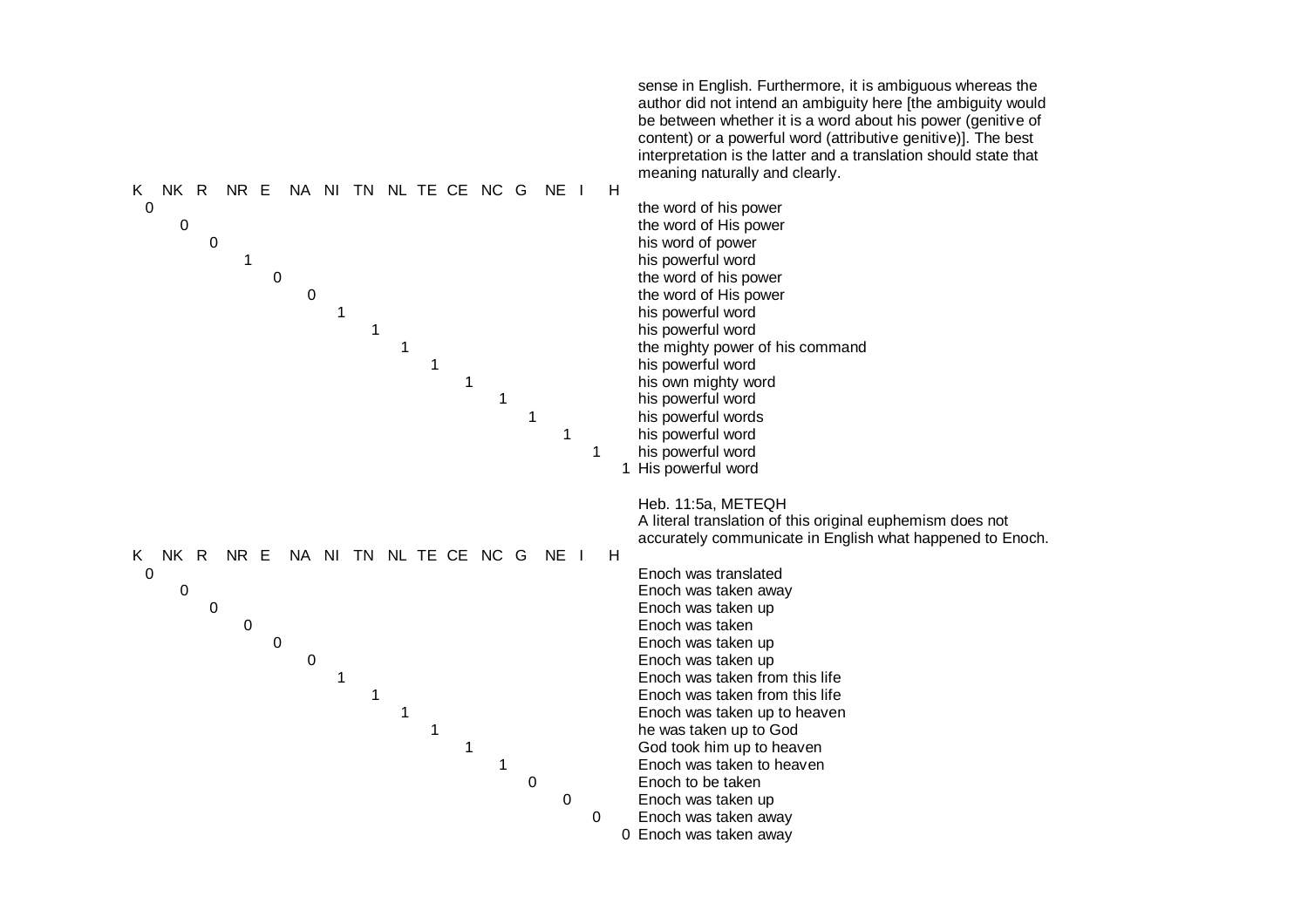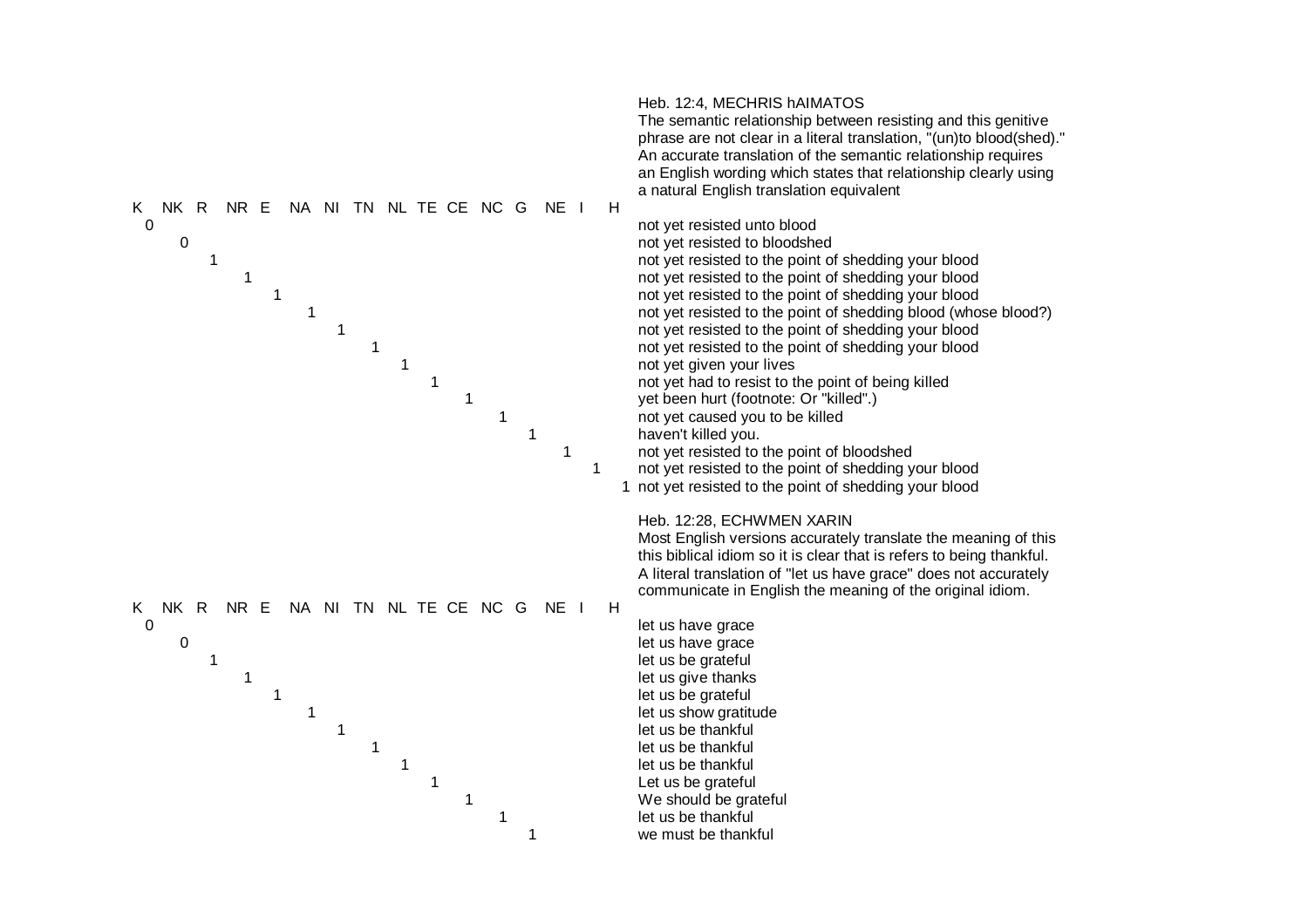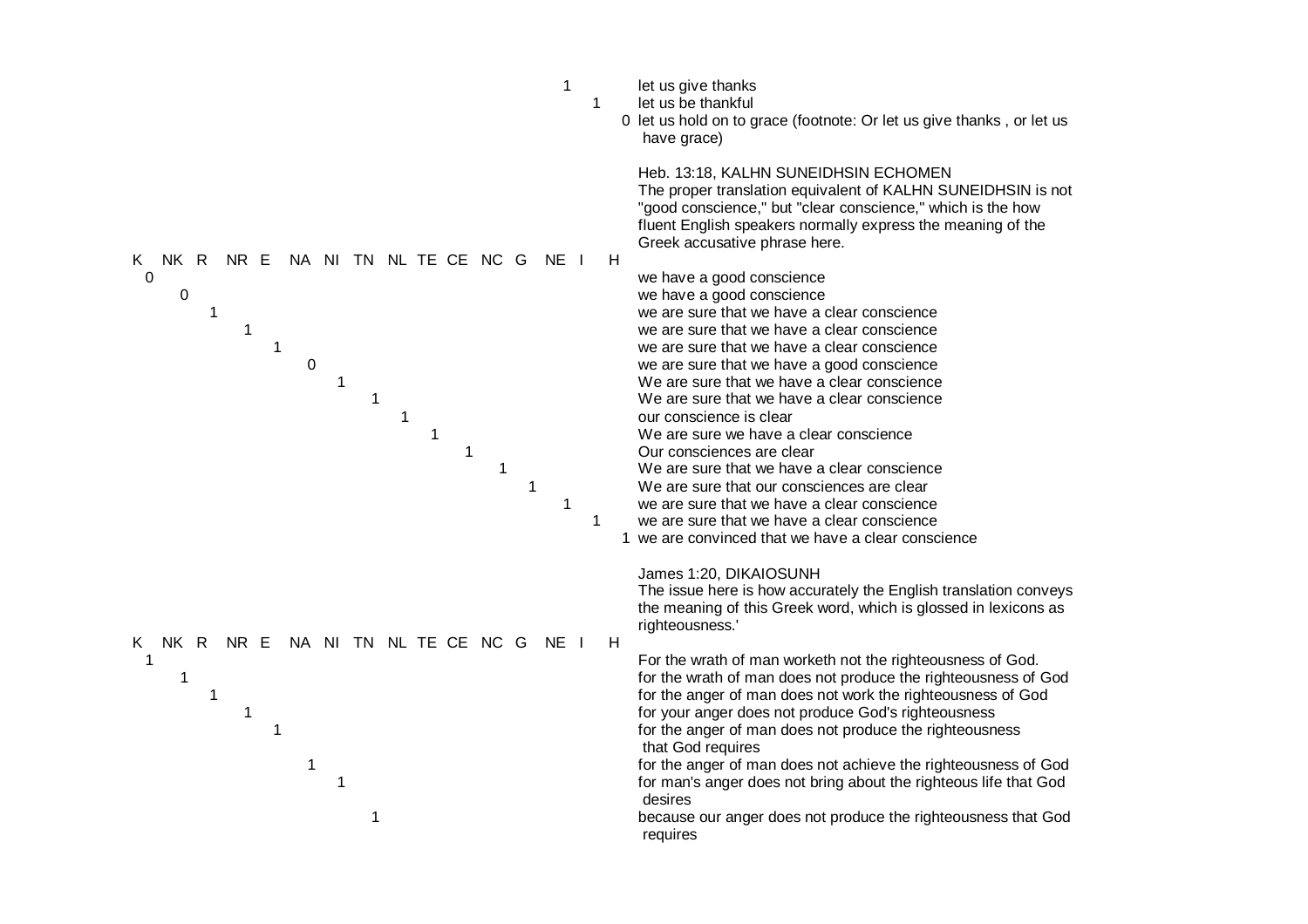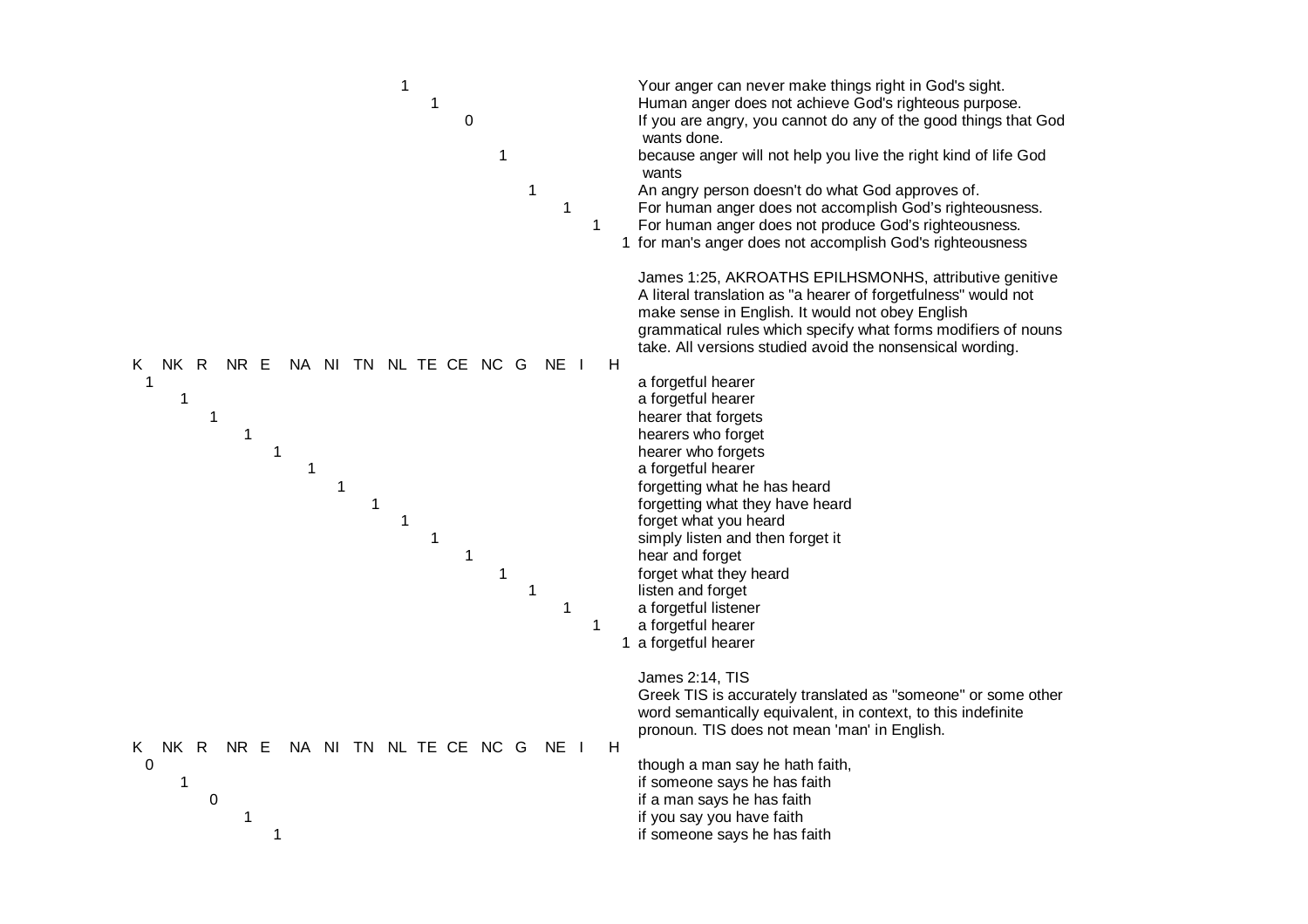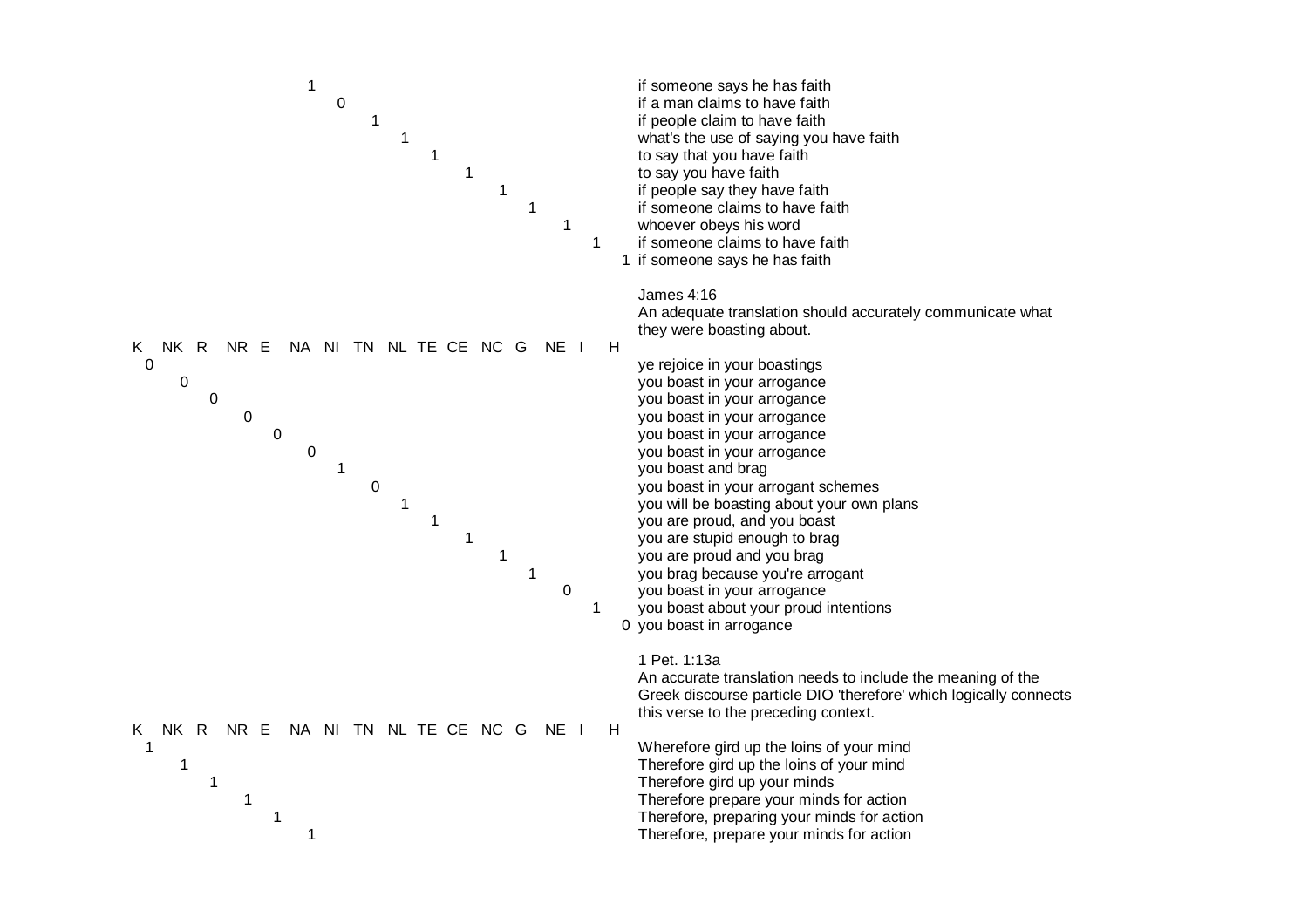![](_page_38_Figure_0.jpeg)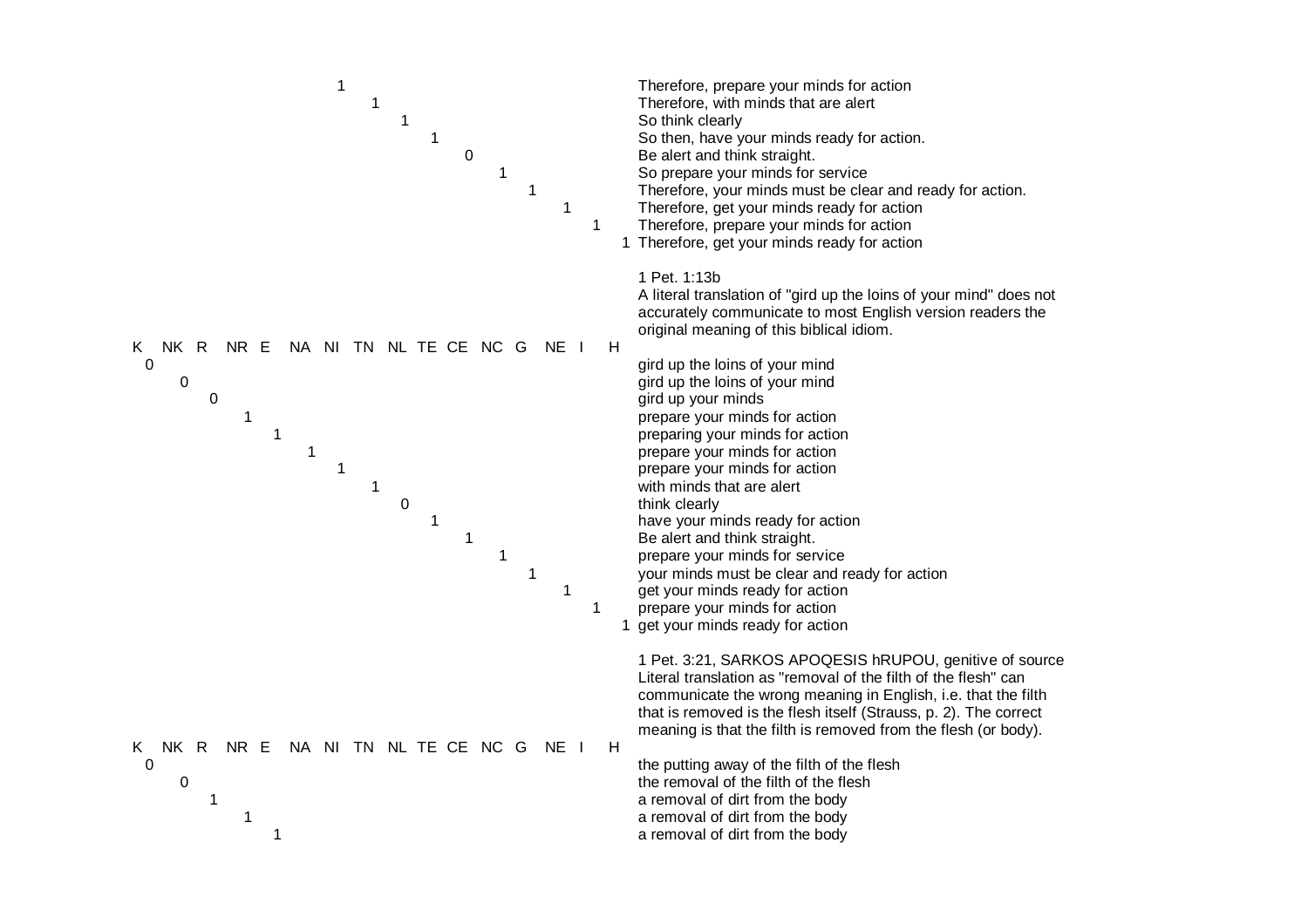![](_page_39_Figure_0.jpeg)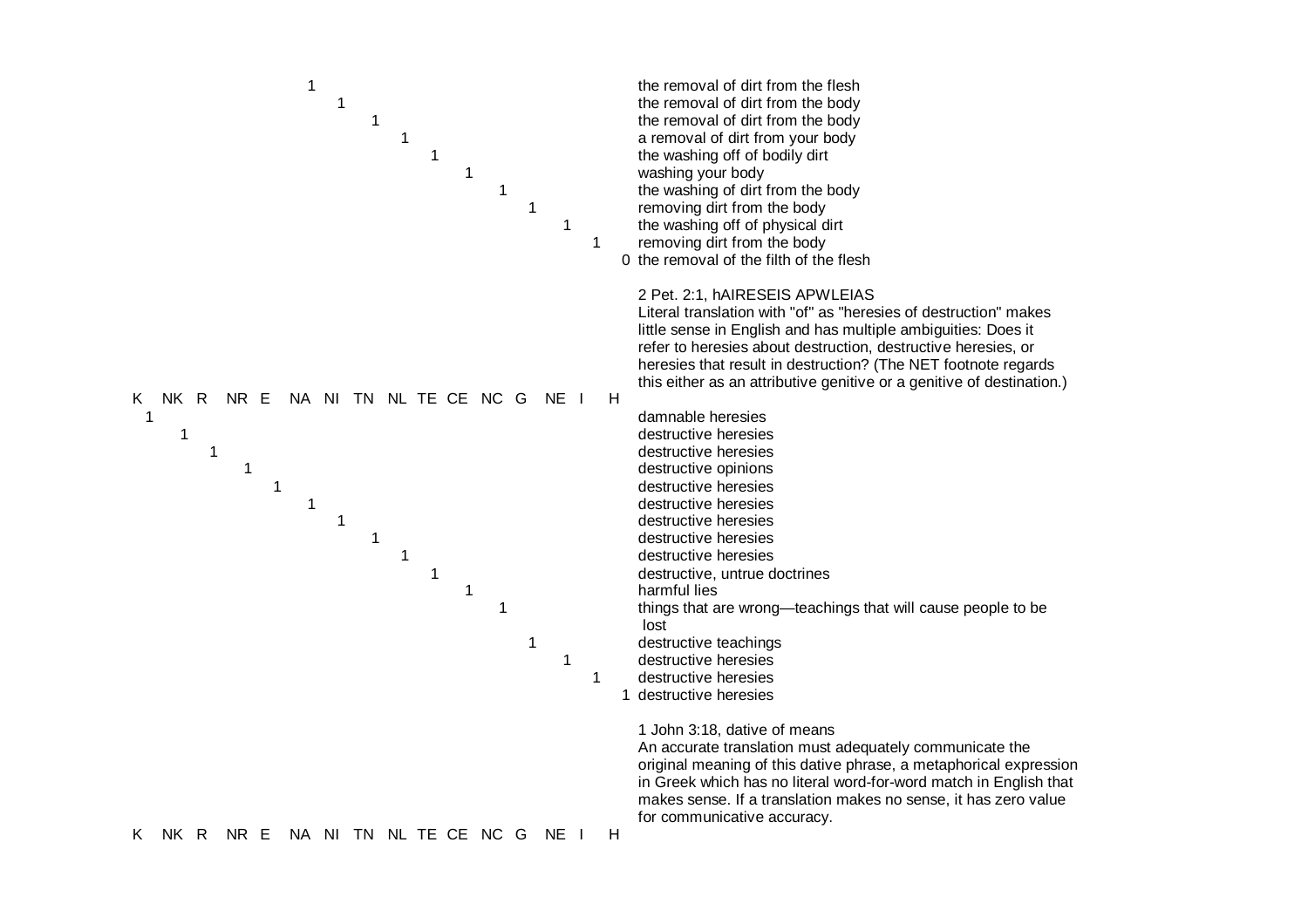![](_page_40_Figure_0.jpeg)

- 88.3% CEV
- 90.9% NCV
- 92.2% GW
- 71.4% NET
- 76.6% ISV

58.4% HCSB

These percentages are not indicative of overall accuracy of these versions. They are only indicative of accuracy for translation of the specific passages evaluated in this study. We have tried to include a wide enough sampling of passages dealing with different kinds of translation issues so that every version would